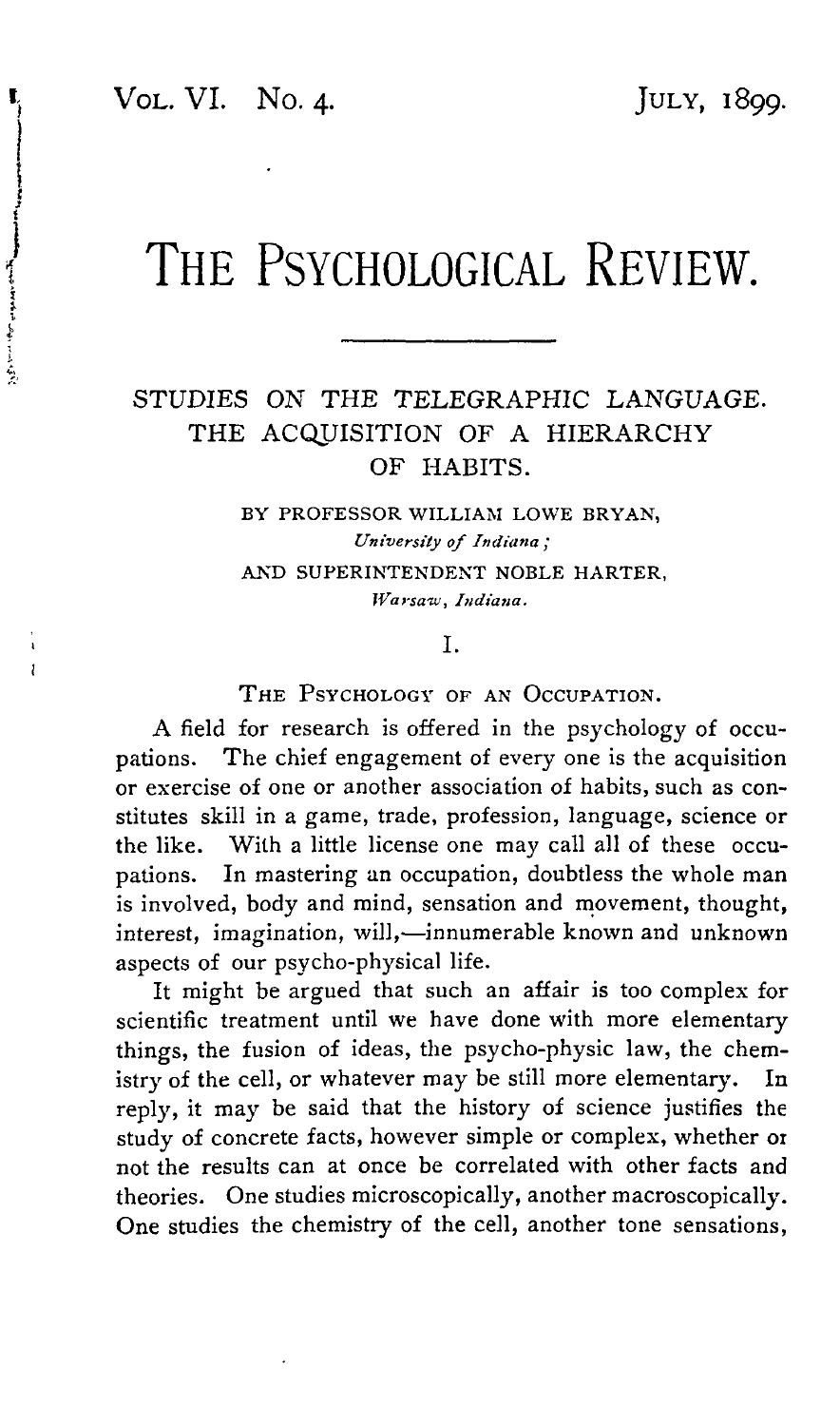another comparative religion. A fact fixed at any point stands in its own right, throws light at once upon the less and upon the more complicated aspects of reality, and so does its share toward a future correlation of the sciences into science. The fashion of a time may run now to narrower, now to broader studies; but time justifies all work which meets its test, verifiability *ad libitum.*

Most psychological studies, doubtless with good reason, have dealt with abstractions. This is obviously true of the studies, earlier and later, on will, association, attention, etc. ; for these 'faculties' are plainly not concrete phenomena of conscious life, but artificially isolated aspects of conscious life. It is no less true that in the later laboratory studies on the fatigue of a muscle, the reaction time in a silence cabinet, or the like, we are dealing with abstractions. The reacting man, muscle, or ganglion is, indeed, concrete; but when a given process in one of these is studied experimentally, the first and hardest task is just the isolation of that process from ' disturbing conditions ' that is, from the complex stream of life in which alone it normally occurs.

The best of these analytic studies, earlier and later, are invaluable to science and, in due course, to the conduct of affairs. Invaluable, but still far from sufficient, by themselves, either for science or for practical guidance. The scholar singles out of the complex processes before him, some general aspect (law) or some group of facts. He exploits one or the other precisely and systematically. Excellent! But too often the price of this precision and system is an absorption which makes him blinder than his neighbors to facts or laws that are in the processes concerned, but outside the range of his methods, and to the actual course of events in which all the facts and laws known and unknown are interfused.

This blindness to things before his nose, but out of the focus of his attention, is the disease-of-the-scholar. He assumes that the particular principle or fact which he has defined substantially determines the whole stream of life in which it belongs. He writes an essay on will, or studies the latent period of an excised muscle, and thereupon issues commands to the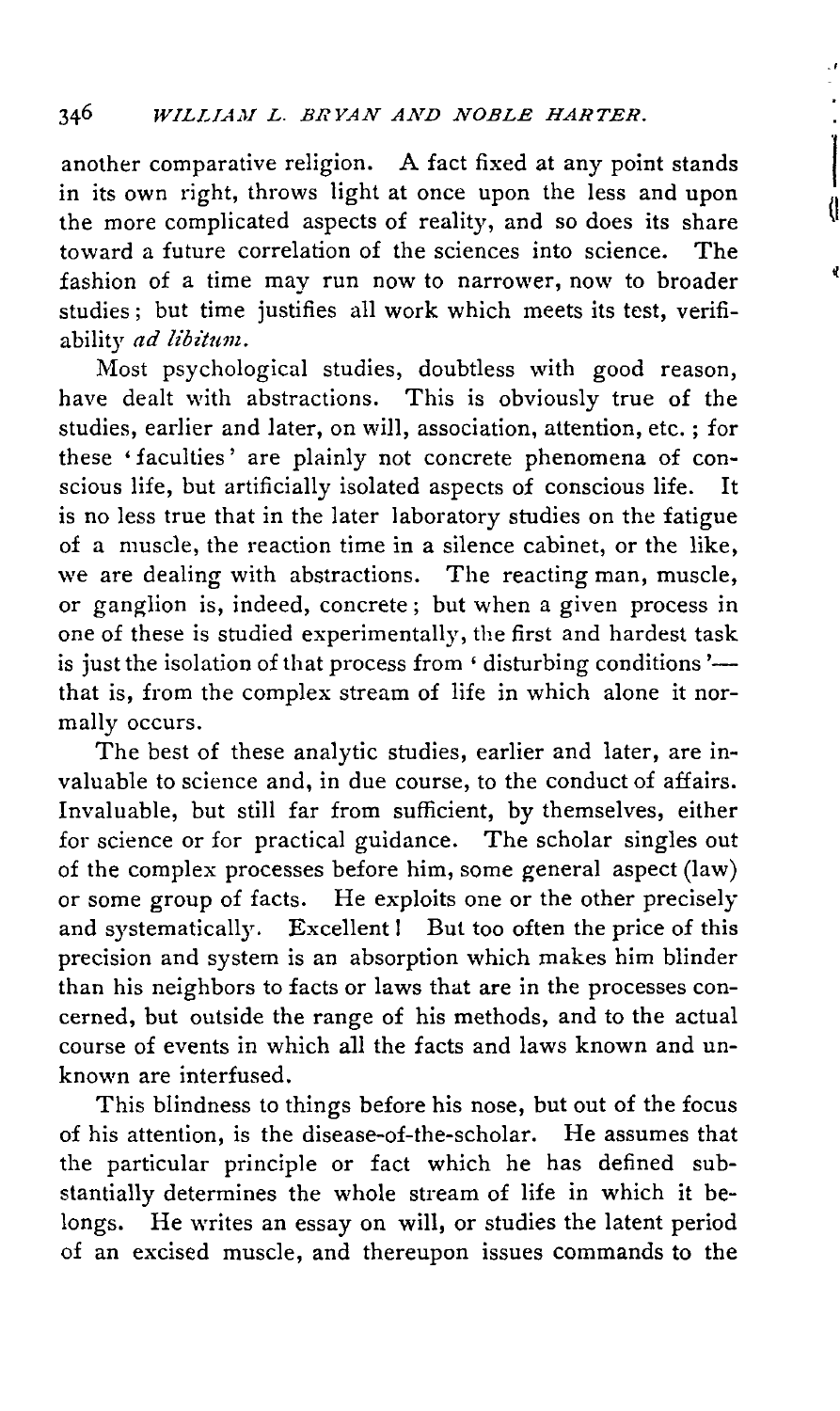ł

public schools. Science is his debtor if he has developed any truth. Science has time to wait for the rest. But if he tries to put his learning to work, the realities which he has ignored will have their revenge.

However, it is easier to see the need of trustworthy concrete psychology than to supply the need. The actual concrete processes of life are, indeed, all about and within us, but in a bewildering tangle. Out of this tangle we are all forced to get some ' knowledge of human nature' so that we may live together. To our own insights in this direction we may add those of others, those of artists and other sagacious men, those sanctioned by the folk. In this way we build up a concrete psychology, each for himself, and by this we guide ourselves in dealing with one another. It is the dream of the scholar to supplant this lore of the folk by an array of knowledge equally concrete and practical, but immeasurably wider, more accurate, more systematic, and freer from personal bias. The dream is long in fulfilling. There are quick ways, but they lead to pseudo-science. Witness phrenology, physiognomy, graphology and the more precocious chapters in criminology. Such outcomes warn us that there is no profit in fleeing from studies which pay for their precision by being abstract, to studies which pay for their concreteness by being untrustworthy. Better any fragment of cerebral physiology which is true, though by itself unable to tell any one what to do, than a Science of Human Character which tells every one what to do, but is not true. It must be recognized that macroscopic studies are subject to the same tests as the microscopic. The essential test in both cases is verifiability *ad libitum.*

The best examples of psychological studies at once concrete and reliable are to be found in the literatures of comparative psychology, psychiatry, criminal and individual psychology. Here in the best cases we have pictures of the typical conduct of animals, children, melancholiacs, paranoiacs et cetera, which instruct us better than unscientific popular psychology can, what to expect and what to do in dealing with individuals of these sorts. To this group of studies the psychology of an occupation would belong.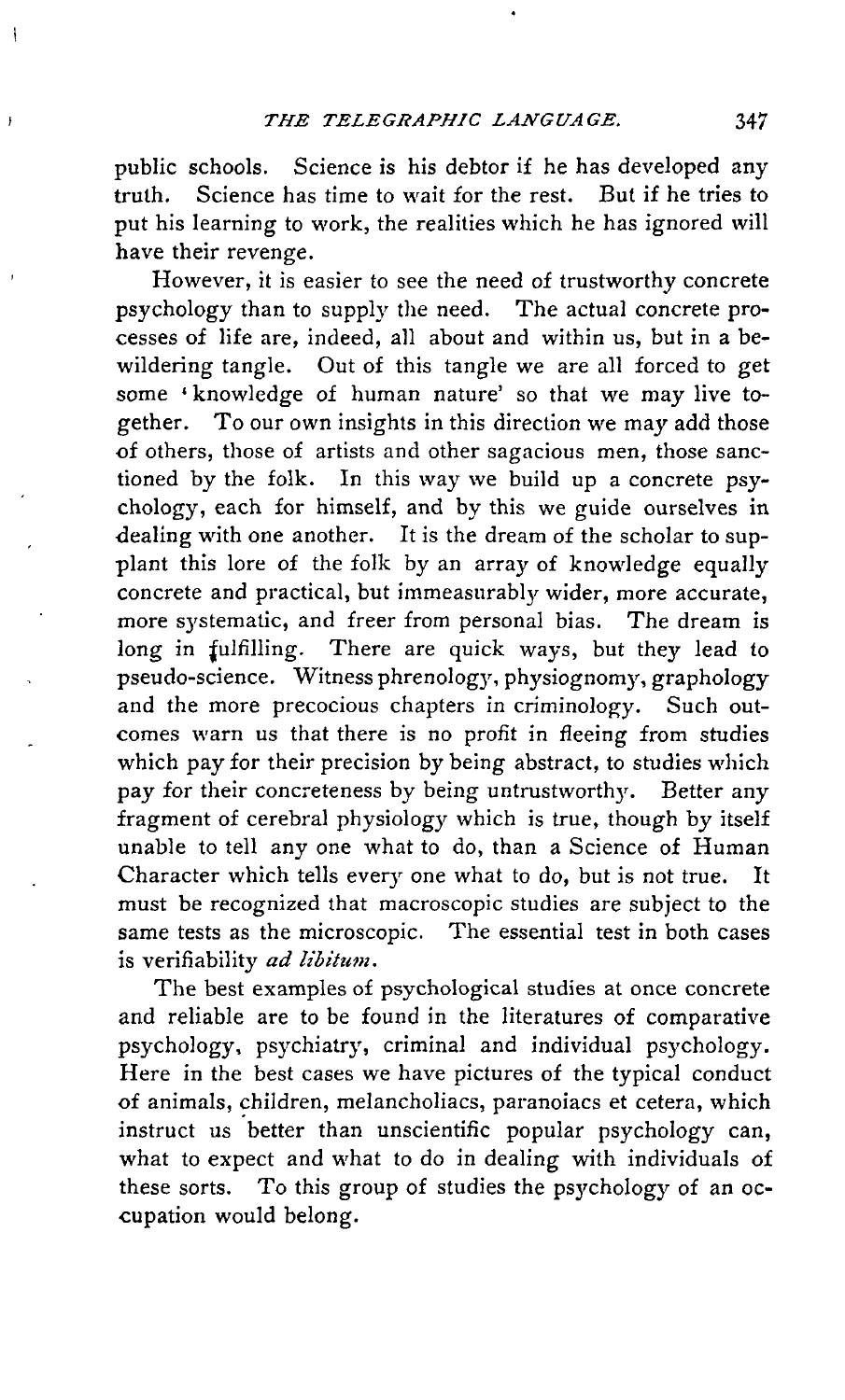It would be well worth while if we could discern in any one man the chief subjective effects of mastering an occupation. Learning the business has been his chief concern, his most thoroughly evolutionizing experience. It has been an affair not of weeks or months of forced laboratory practice, but of years, wherein the natural interests of life have constantly driven him toward levels of skill only to be reached under such stimulation. In the measure that he has mastered the occupation, it has mastered him. Body and soul, from head to foot, he has or one may say he *is*—the array of habits which constitutes proficiency in that sort.

Can such a case be studied with profit to science? The probability that it can be is increased by the fact that an occupation leads many men toward the acquisition of the same set of habits. These men are scattered all along the way from apprenticeship to mastery. Many of them begin and quit after touching lightly and being lightly touched by the business. These dabblers and failures are highly instructive objects of study. Many others press on into some usable degree of proficiency. These men are colleagues not in name only, but psychologically and physiologically. They have similar knacks, or similar traditions of the trade, or similar habitudes of some kind necessary in their business. They know, as well as they know anything about themselves, what the main habitudes developed by their occupation are; and if the psychologist can find his way to the right questions, they can give a valuable introspective account of those habitudes. It may be possible in the case of some occupations to supplement such testimony by objective experimental tests. A few in each occupation become experts, and of these an occasional one becomes able to do easily and quickly what his lesser colleagues can scarcely believe possible. Such cases are, of course, hardest to understand, and may escape all definition. But it would surely be worth while to begin the study of the genius *\>y* following him along that part of his path which he shared with many others. We might in this way, at least, find the point where he disappeared. That would be something.

In a word, society has already made for us in each occupa-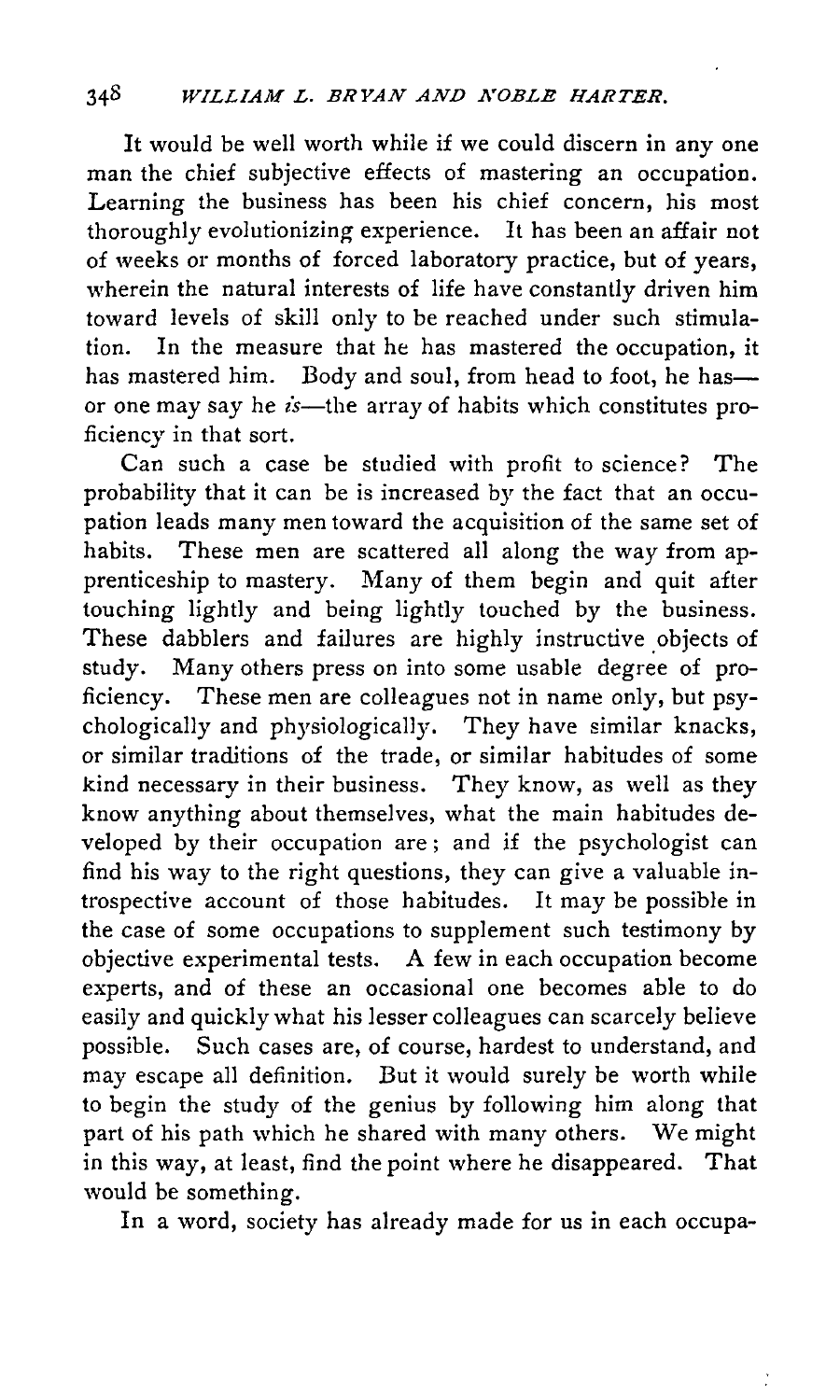tion a vast experiment in the development of habits. If we can make use of some of these ready-made experiments, if we can delineate the path or paths by which one travels toward mastery of an occupation, if we can discover and describe the characteristic stages of the progress, if we can do these things so that every detail of our work can be objectively verified by any competent scientist, and so that the outcome will be accepted as true by those who have mastered the occupation, this should prove not unprofitable work. It should supplement what analytic psychology can do for pedagogy and psychiatry; for it would portray the actual typical procedures of men in learning or in failing to learn. And it should supplement what analytic psychology can do toward developing the science of mind; for it would exhibit not theoretical syntheses of alleged psychic elements, but the actual syntheses which the science of mind must accept and explain.

During the past five years the authors have made studies in the psychology of one occupation—telegraphy, utilizing throughout the work the experience of telegraphers as well as the methods of psychological research. The foregoing pages are not intended to overemphasize the importance of the results obtained, but to express a conviction which the study has developed, that in this direction lies a programme worthy the labor of many good men.

#### II.

## DATA OLD AND NEW.

In a former series of studies on the physiology and psychology of the telegraphic language  $[$ Psych. REV., IV., p. 27 $]$ the authors gave the curves of improvement in sending and receiving. These curves were determined by the records of individuals tested each week, from the beginning of practice until fair proficiency was reached, and were confirmed by a consensus of opinion from about two hundred operators. As the conclusions of this paper are based in part upon those curves, one of the figures  $(X)$  from the former paper is reproduced for convenience of reference.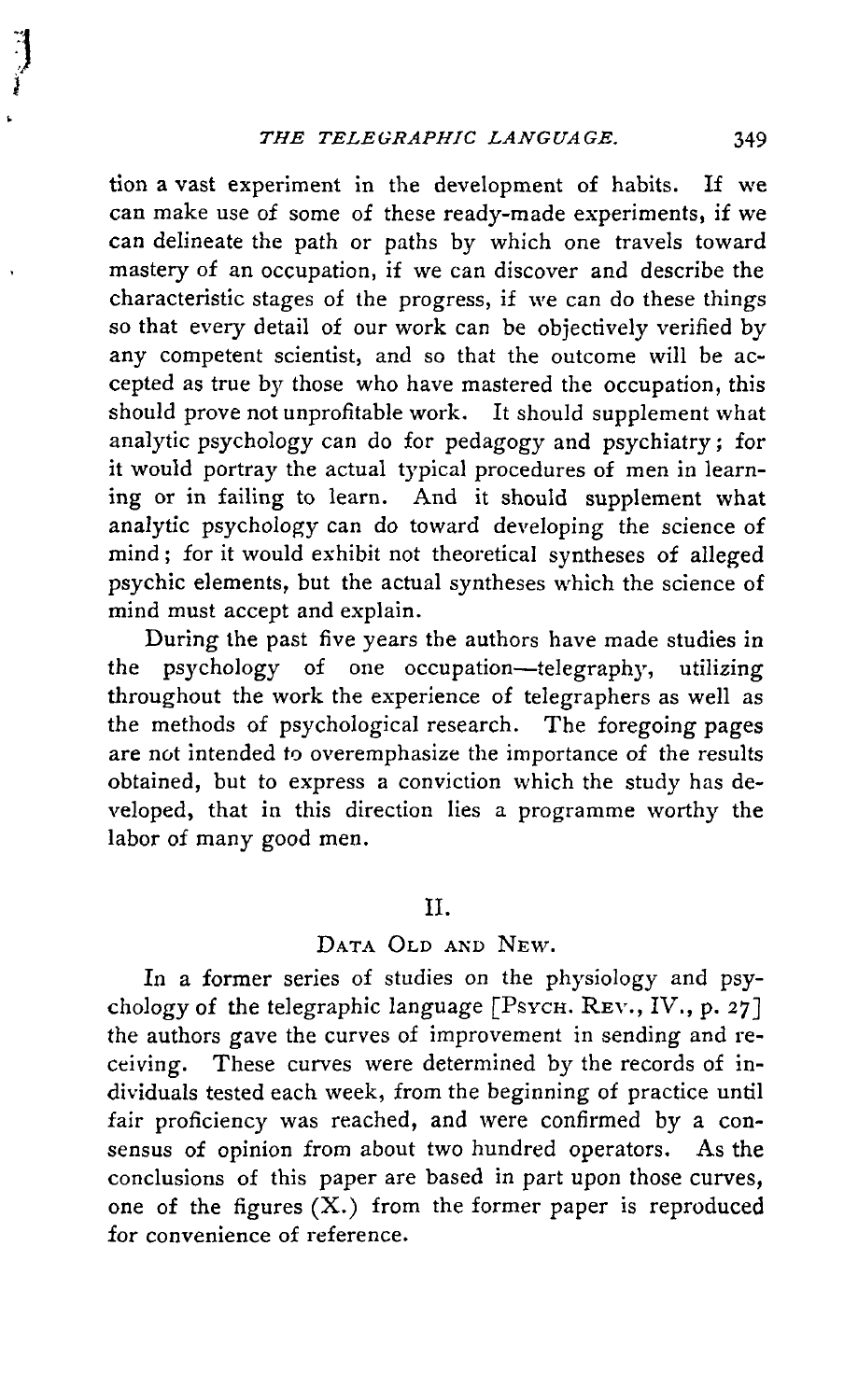

at the bottom.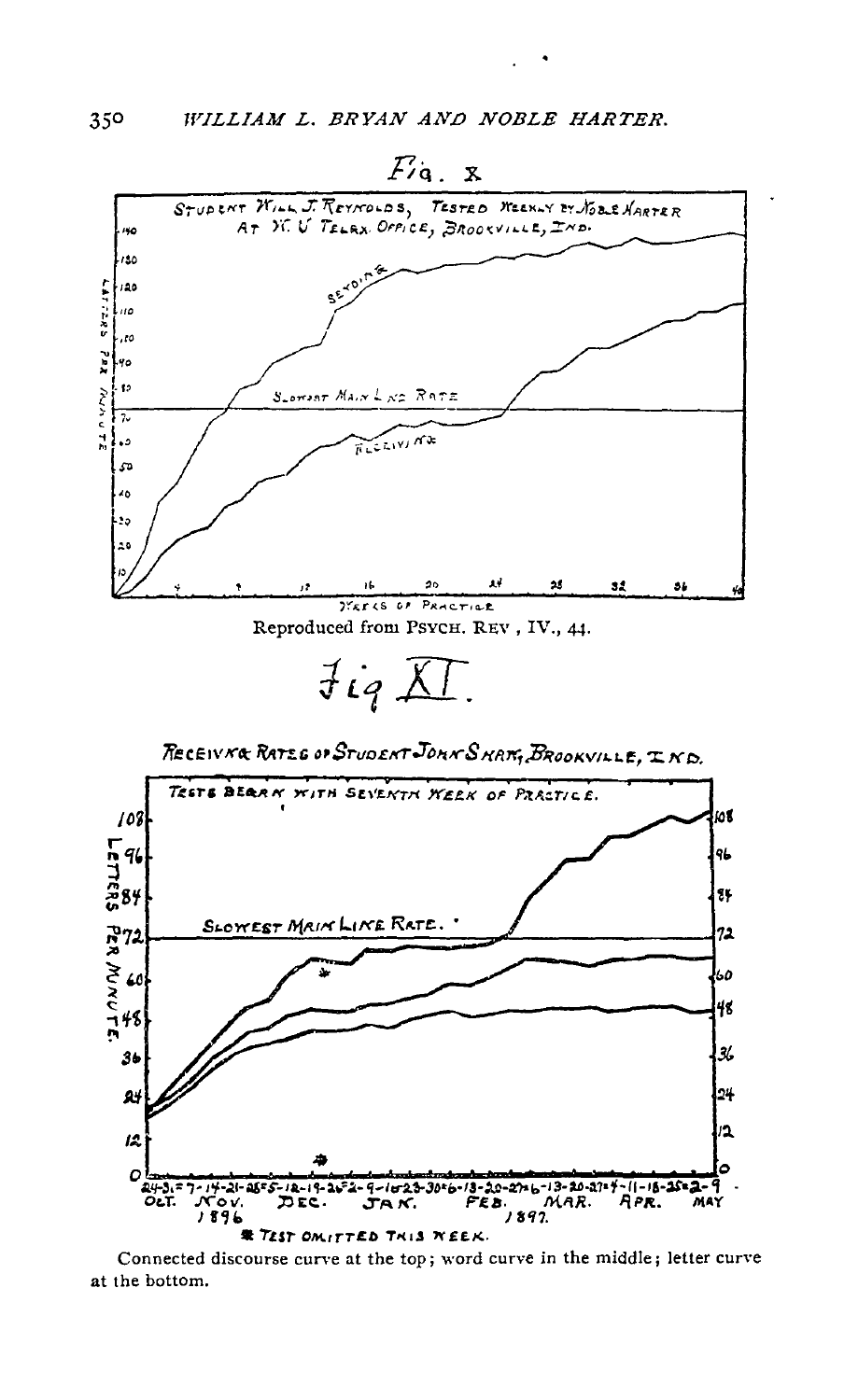The salient feature of the pictures shown in Figures II. to X,, is the difference between the two curves. The sending curve has a form made *iamiliar* by many published practice curves. The receiving curve has for several months a similar torm, but suddenly rises into what looks like a second practice curve. Moreover the history of expert telegraphers shows that after some years the receiving curve may ascend rapidly a third time.

Interest in the novel form of this curve deepens as evidence appears to show that it represents, in general, the course of improvement in various other acquisitions, *e. g:,* the learning of a foreign language, of chemistry, of English composition, etc. Interest is further challenged by the difficulty of explaining the form of the curve. In the former paper the authors proposed no explanation. None of our reviewers, nor of the psychologists with whom we have conversed, has given us a hint as to its meaning.

To investigate the problem further the following experiment was devised. A student should be tested each week on

*(a)* rate of receiving letters not making words,

*(b)* rate of receiving letters making words, the words not making sentences,

*(c)* rate of receiving letters making words, the words making sentences.

These tests were made in the winter of 1896-1897. The subject was John Shaw, of Brookville, Indiana, who had begun the study of telegraphy about six weeks before the making of first test, Oct. 24, 1896. The method of making the test is described in PSYCHOLOGICAL REVIEW, IV., p. 48. The test was made each week until May 9. One test day, Dec. 26, was missed. The results are given in Figure XI.

Before discussing these results we subjoin evidence relating thereto derived from the introspections and observations of telegraphers. As hitherto noted (loc. cit., p. 27), one of the authors (H.) was for years a telegrapher. To supplement his experience we have held long and satisfactory conversations with operators' of every grade up to the most expert men in the

1 We cannot express too warmly our thanks to the members of the telegraphic profession for their cordial assistance without which the present study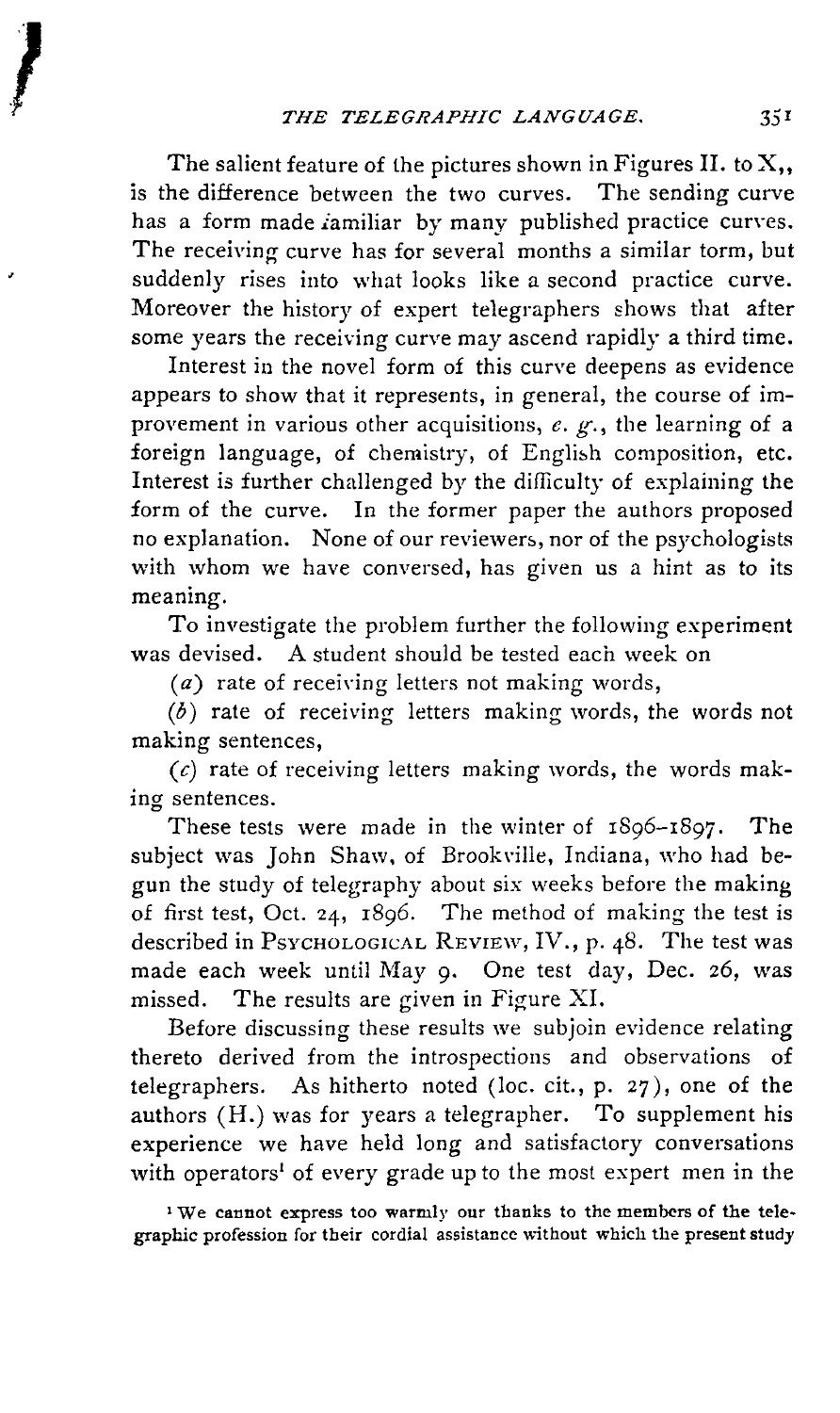country. We have asked telegraphers three principal questions :

*A.-* To what is attention mainly directed at different stages of progress?

The answers agreed entirely, and were as follows: *(a)* At the outset one ' hustles for the letters.' *(b)* Later one is ' after words.'  $(c)$  The fair operator is not held so closely to words. He can take in several words at a mouthful, a phrase or even a short sentence. (d) The real expert has all the details of the language with such automatic perfection that he gives them practically no attention at all. He can give his attention freely to the sense of the message, or, if the message is sent accurately and distinctly, he can transcribe it upon the typewriter while his mind is running upon things wholly apart.

The feat of the expert receiver—for example of the receiver of press despatches—is more remarkable than is generally supposed. The receiver has two advantages over the sender. He can receive mentally far faster than any one can send; and with the typewriter he can transcribe much faster than any one can send. To bring the sender's rate up to that of the receiver abbreviated codes have been prepared. The receiver must translate the code into English words, and transcribe these correctly capitalized and punctuated, upon the typewriter. He takes, in this way, eighty or eighty-five words a minute. If mistakes are made by the sender, the receiver is expected to correct them as they come, and send a clean copy to press. The work continues for hours without leisure for re-reading, the pages being taken away to press as fast as they are finished. Yet, even during the performance of this astonishing feat, the operator is able at will to think about the significance of the despatches or to think of anything else he chooses. An Associated Press man, who has worked for years in one of our large cities, said to us: "I am in danger of allowing errors

could not have been successfully carried on. Especial thanks are due to Messrs. H. E. Jones, Assoc. Press, Cincinnati; Lot Lee, Assoc. Press, Indianapolis; Supt. Miller, Western Union, Cincinnati; E. B. Cassel, Chief Despatcher, Monon R. R., Bloomingtou, Indiana ; and J. E. Sullivan, Chief Despatcher, Wabash Railroad, Peru, Indiana.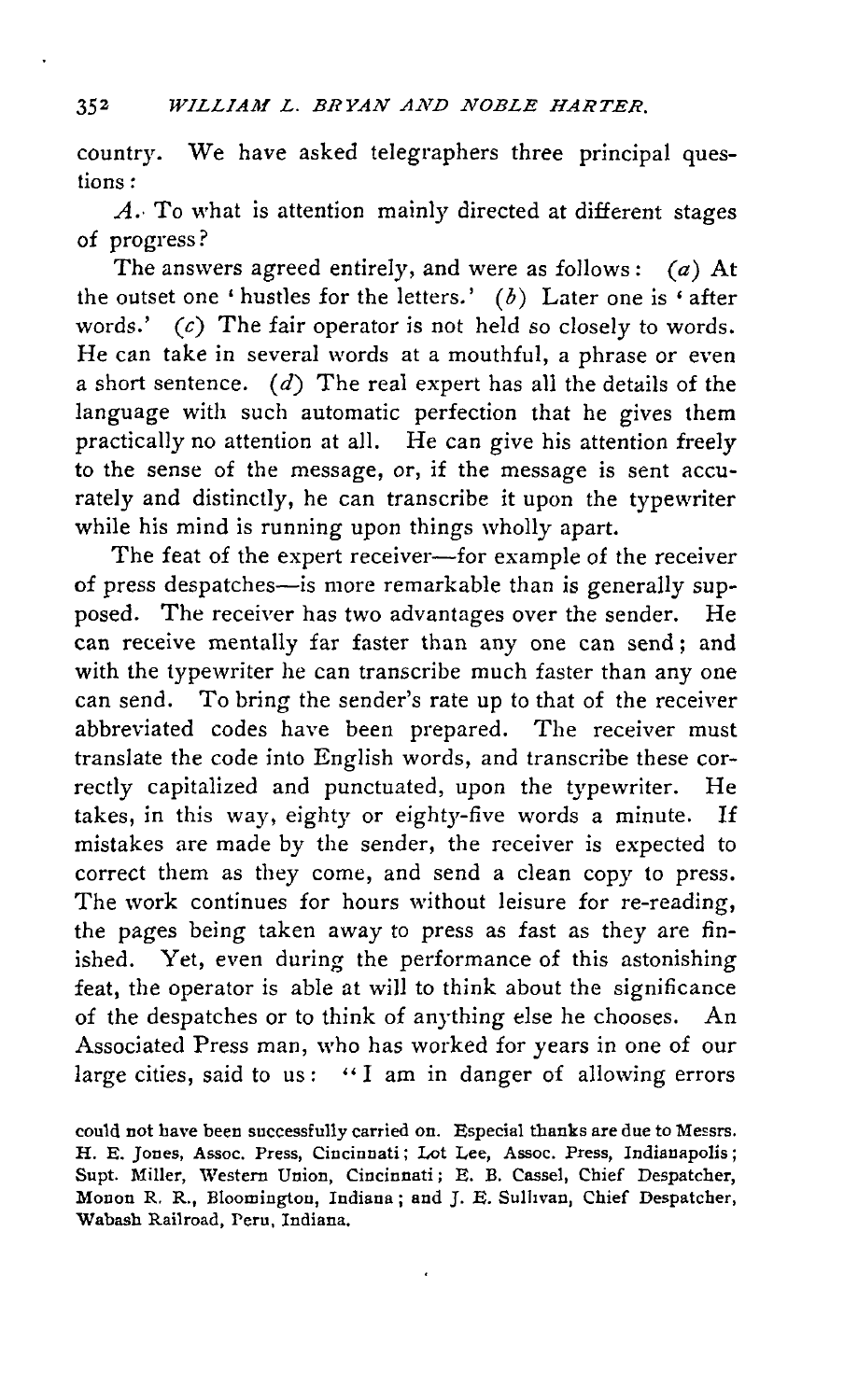*I*

made by the sender to get into my copy, if I let my mind wander; but the truth is that in the last weeks, while taking press, my mind has been most of the time at home with a sick child."

*B.* How far can one ' copy behind' in different stages of his progress?

It should be explained that receiving is practically always ' copying behind.' That is, one does not, or should not, anticipate from part of a group of clicks what the rest will be; for if one guesses wrong, confusion of mind and error are likely to follow. Beginners are prone to guess ahead, and must acquire the habit of not doing so. Experts learn to wait. One expert said, "It is more natural to read back." He was asked if 'reading back' was like counting the strokes of a clock just after it is done striking. He replied, ' precisely.''

The answers to the second question were also concurrent. *(a)* The beginner must take each letter as it comes, *i. e.,* he can copy behind one letter.  $(b)$  Later he can wait for words. *(c")* A fair operator can copy behind several words in connected discourse, *(d)* The expert prefers to keep six to ten or twelve words behind the instrument.

A count of the number of clicks (dots and dashes) in ten groups of ten words each, taken from a press despatch, gave the following result: 220, 275, 172, 214, 189, 267, 303, 260, 196, 281 ; average, 237.7. The achievement of the telegrapher in keeping correct hold of so long a series of sounds, and in doing this with a constantly changing series is, without doubt, one of the most remarkable feats of its kind. This is an example of a skill not to be reached by forced laboratory practice, but only by years of intense work.

*C.* What happens when you have to receive the disconnected words of a strange code or list of figures, such as bank clearings or the like?

The universal experience of operators upon this point was expressed by one expert thus : " When I get a word indicating

<sup>&</sup>lt;sup>1</sup> If, however, the first words of a very familiar phrase occur, they may betray even the expert into anticipating the rest of the phrase. This fact is a significant illustration of the subjective solidarity of phrases. See below, p. 364.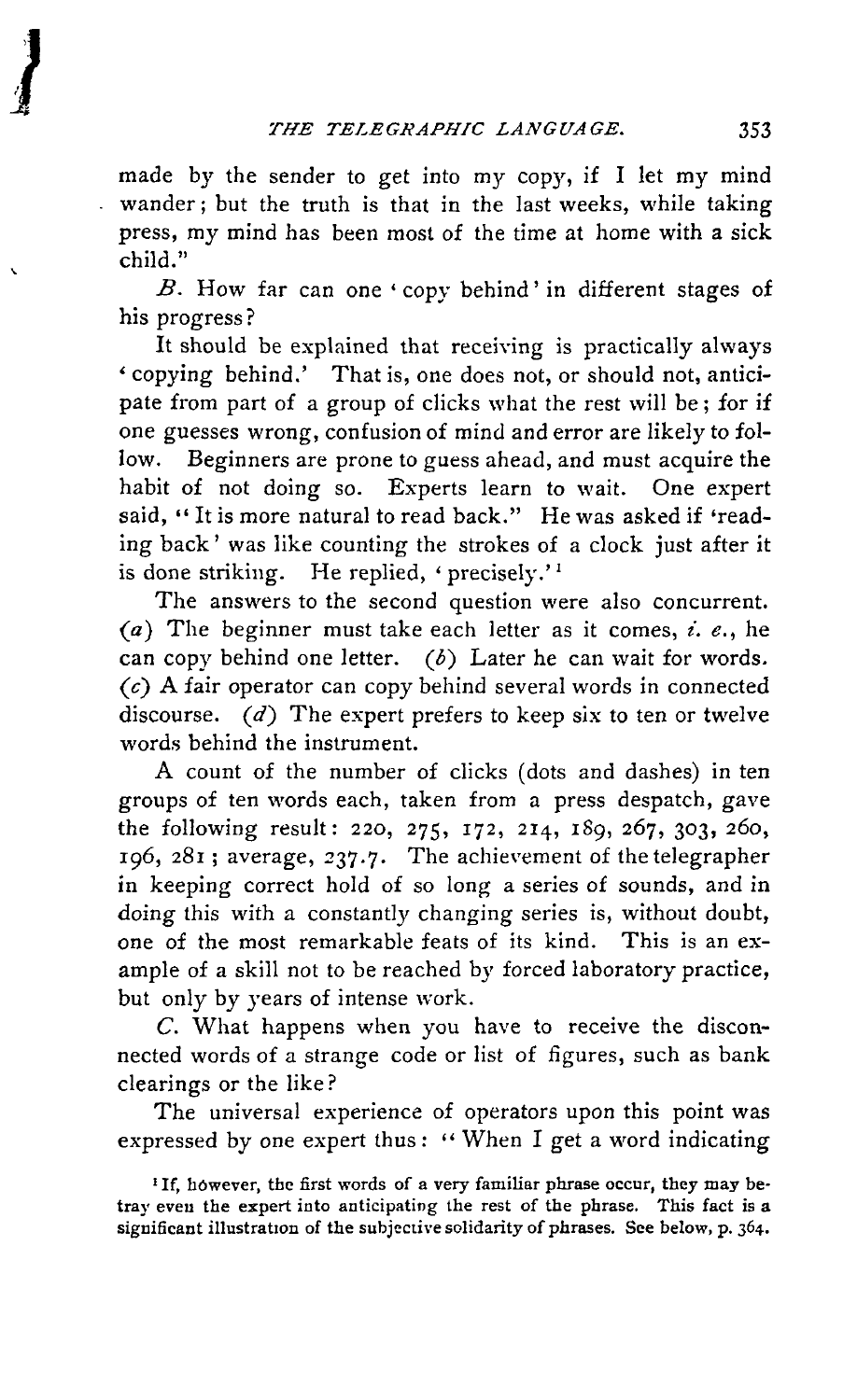that a list of figures is to follow, I sweat blood until I can catch up." He said he could wait for six figures if they were in groups of three separated by a comma, but if the figures were isolated, he would want to be not more than three or four behind. In a word, he could hold in mind forty to sixty or more of the elementary groups of the Morse code, if these 'made sense,' but only three or four, if wholly disconnected.

*Note on the Reading of the Blind.* To get cross light upon some of the foregoing points, information was sought concerning the reading of the blind, from Miss Nellie Love, an expert teacher in the Indiana Institute for the Blind at Indianapolis. She reports as follows :

 $''(1)$  Upon what is the attention of the pupil fixed as he reads ?

Upon first reading a new selection :

*(a)* In a First Reader class of twelve every one kept his finger on the letters, spelling each word either out loud or to himself.

*(b)* In a Second Reader class of eighteen the attention of all but three was upon the words. These three read to see what the story was about.

*(c)* In the Fourth Reader class of seventeen the larger number gave attention to the words; the others to the thought.

 $\overline{d}$ ) In the next grade, a class of about the same size, more regarded the thought, only three or four the words.

*(c)* In the highest grades the attention was upon the thought, except when the words were unfamiliar.

 $''$  (2) How far does the pupil read with his finger ahead of his voice?

*(a)* In First and Second Reader classes, not at all.

*(b)* In Third and Fourth Reader classes, most pupils keep finger and voice together. Two report the fingers one word ahead.

*(c)* In the highest reading classes the majority keep finger and voice together. Several read three or four words ahead. One pupil, a very bright boy, keeps a line ahead, eight or ten words. He reads the end of one line with the finger of his right hand and at the same time reads the beginning of the next line with his left hand.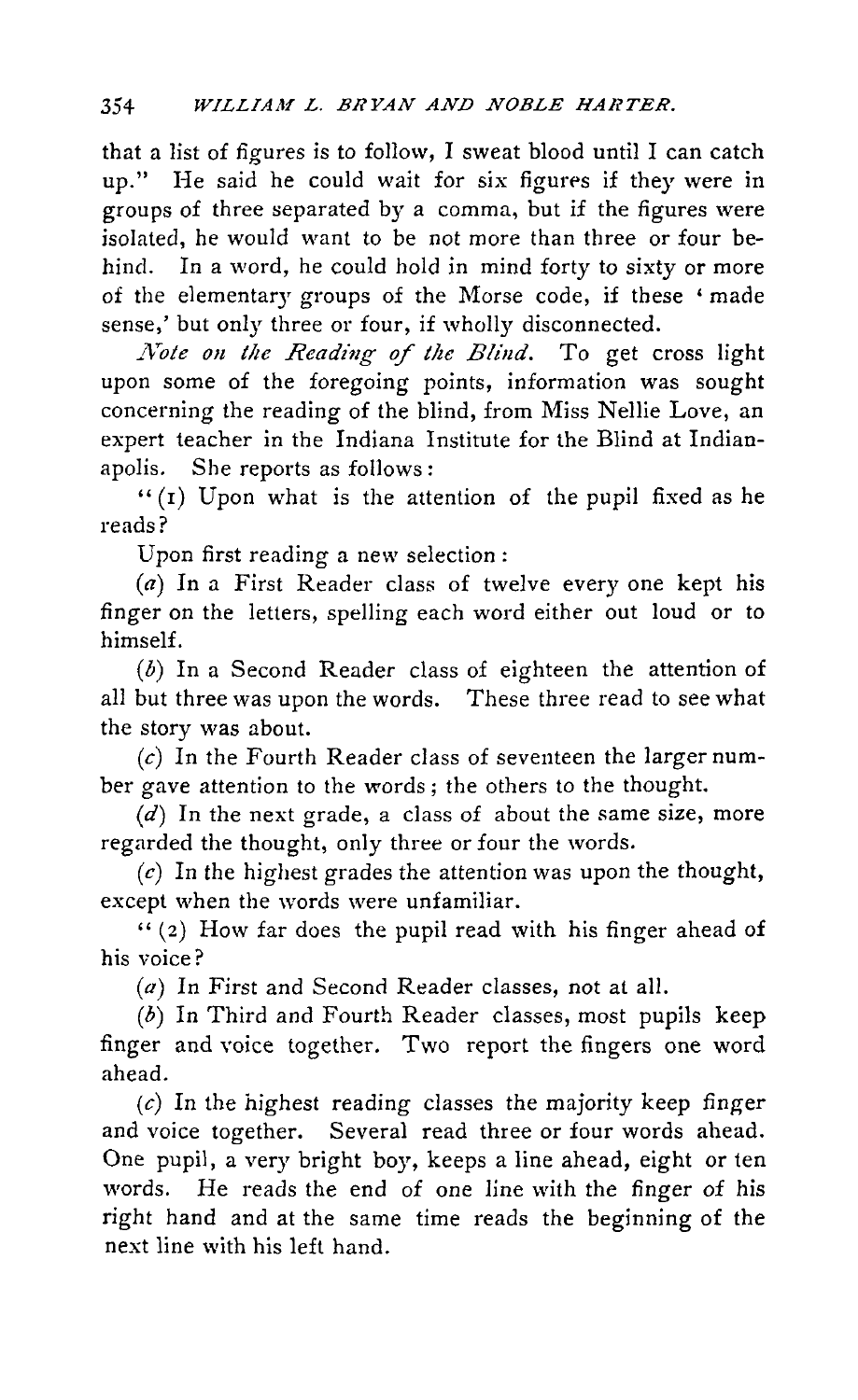*(d)* In the advanced classes, where reading is not a special subject, the best pupils keep finger and voice together. In each class that studies reading as one subject, pupils who study each day, read and study the lesson, and then are able to read smoothly, rapidly, and several words ahead of the voice."

In all grades, sentences are read faster than disconnected words, and disconnected words faster than disconnected letters. The rates are not reported. All these results are closely analogous to those found among the telegraphers. Of course there are no blind children who have attained a proficiency corresponding to that of the expert telegrapher.

#### III.

#### CONCLUSIONS.

The immediate conclusions from the foregoing data will be given first; later (under IV.), an interpretation and discussion of these conclusions in connection with related literature.

#### 1. *A Hierarchy of Habits.*

One might perhaps suppose that receiving telegraphic messages is simply transliteration or, at most, transverbalization from the code into the mother tongue. The operators reject this view. The evidence before us proves that they are right in doing so. Neither the letter curve nor the word curve nor both together, account for the receiving curve<sup>1</sup> except for a short period (see Figure XL). Most plainly, the letter and word curves fail to account for the receiving curve where it rises rapidly from the plateau, while they continue their slight ascent. From an early stage some curve or curves associated with the combination of words in connected discourse must coalesce with the letter and word curves to give as a resultant the receiving curve. At the period when the resultant curve is rising rapidly, while the letter and word curves are rising slowly, the higher constituent curve (or curves) must be rising rapidly.

What does this higher constituent curve represent in the

<sup>1</sup> The connected discourse curve in Figure XI. will be spoken of as the receiving curve; its constituent curves, as letter and word curves respectively.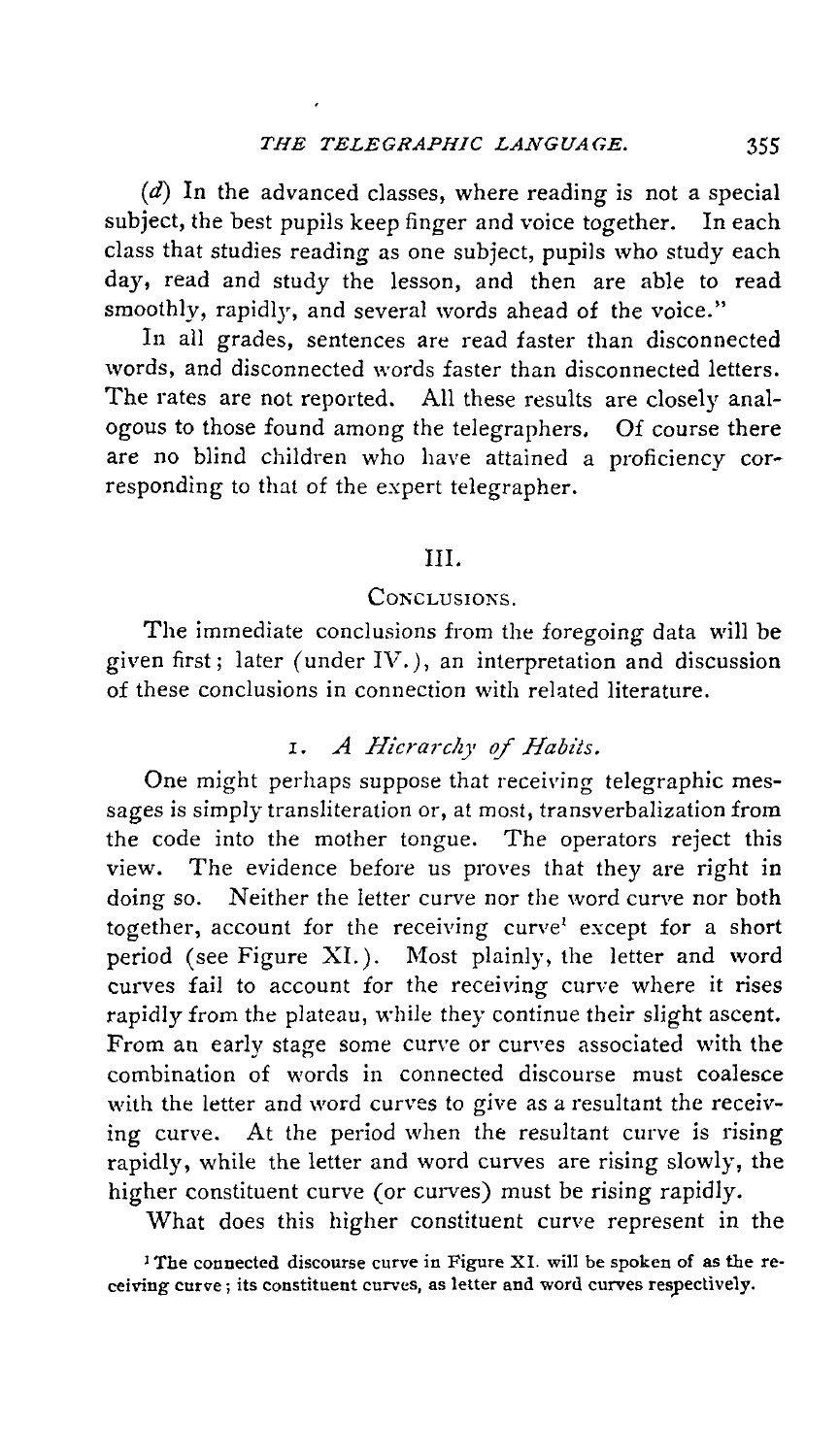learner? Certainly not merely nor mainly increased familiarity with the meaning, structure or logical connection of sentences in the mother tongue. When, for example, the learner has rapidly shot up from a rate of eighteen to a rate of twenty-five words per minute, no one can believe that he has made this gain because of a sudden and enormous gain in knowledge of the language he has used all his life. All the facts point to the conclusion that the telegrapher must acquire, besides letter, syllable, and word habits, an array of higher language habits, associated with the combination of words in connected discourse. Mastery of the telegraphic language involves mastery of the habits of all orders. In a word, *learning to receive the telegraphic language consists in acquiring a hierarchy of •psycho-physical habits.* For a discussion of this conclusion in connection with related literature see below, under IV., p. 360.

# 2. *The Order of Learning the Habits of the Telegraphic Language.*

The synchronous curves of Table XI. and the experience of operators agree in showing that from an early period letter, word and higher habits make gains *[a) simultaneously,* but *(b) not equally.*

*(a)* The simultaneity in these gains is shown in Fig. XI. by the fact that from the point where the curves diverge, each continues to rise. This is perhaps to be explained by the fact that from an early stage the learner practises with sentences, taking them as slowly as necessary. In this way there is incidental practice of every language unit and of every language unit in its proper setting.

*(b)* The curves of Figure XI. show also, however, that for many months the chief gain is in the letter and word habits, that the rate of receiving sentences is, in this period, mainly determined by the rate of receiving letters and words, and that rapid gain in the higher language habits does not begin until letter and word habits are well fixed. This objective result is supported by the introspective evidence of operators. In the first days one is forced to attend to letters. In the first months one is forced to attend to words. If the learner es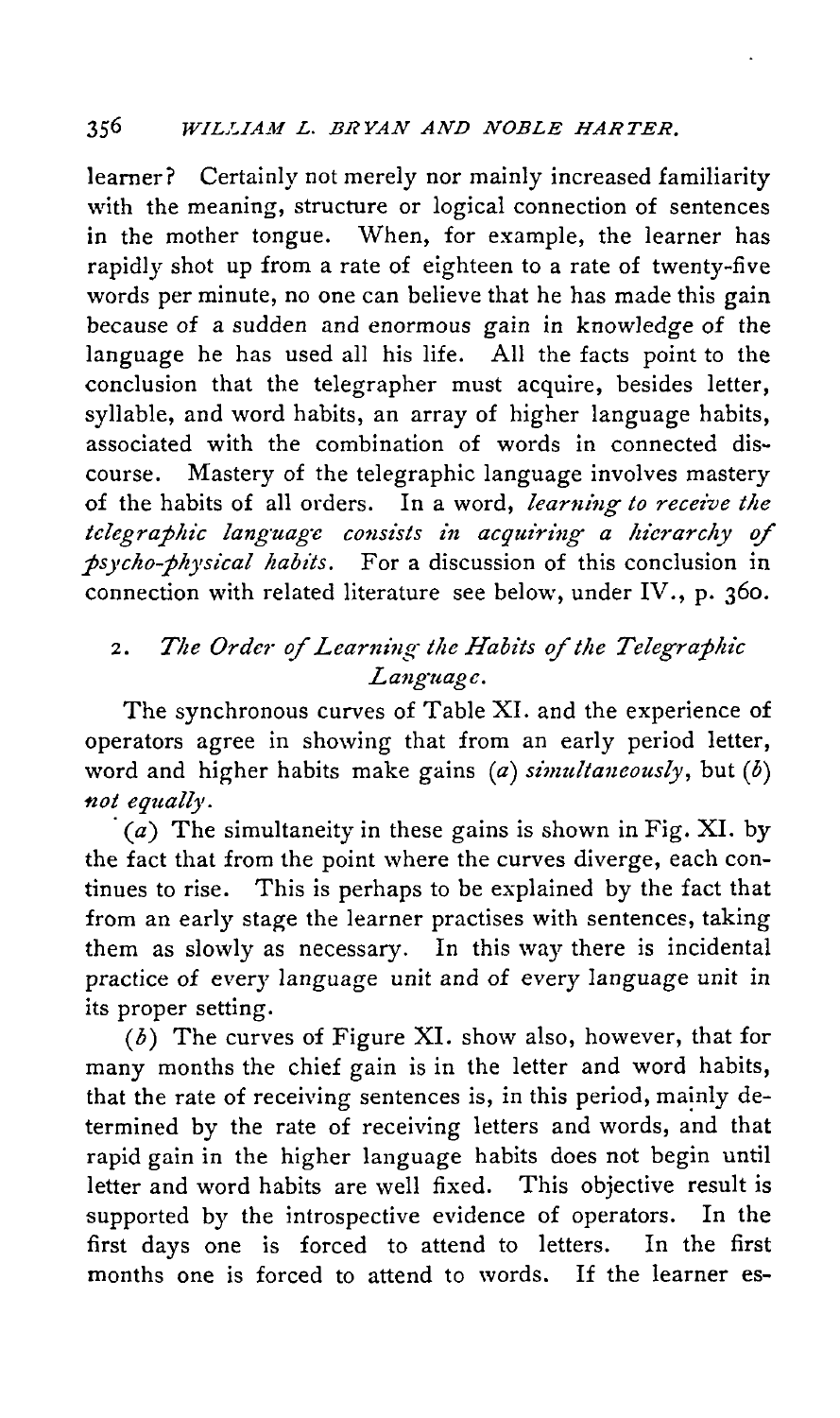$\mathbf{I}$ 

says a freedom for which he is unfit, suddenly a letter or word which is unfamiliar explodes in his ears and leaves him wrecked. He has no useful freedom for higher language units which he has not earned by making the lower ones automatic. The rank and file of operators are slaves to the machinery of the telegraphic language. They must copy close. They cannot attend much to the sense of the message as it comes, but must get its form, and re-read for the sense. Only when all the necessary habits, high and low, have become automatic, does one rise into the freedom and speed of the expert.

## 3. *The Plateaus.*

We are now prepared to offer an explanation for the salient peculiarity of the receiving curve,—its plateaus.

*A plateau in the curve means that the lower-order habits are approaching their maximum development, but are not yet sufficiently automatic to. leave the attention free to attack the higher-order habits. The length of the plateau is a measure oj the difficulty of making the lower-order habits sufficiently automatic.*

*(a) The first ascent.* No plateau appears between the learning of letters and of words, because very soon these are learned simultaneously. However, as the letters are few, one is each week able to give more complete attention to the mastery of sylables and words as wholes. This perhaps accounts, in part, for the rapid progress of the first weeks.

*(b) The first plateau.* For several months the learner is compelled to attend almost exclusively to words. The number of words which he has to learn in order to receive whatever messages come, is great. The average amount of practice which each word receives is therefore small, and the increase in the average rate of receiving correspondingly slow. This very slow increase of rate we have called a plateau. It continues until the learner has the necessary vocabulary so well learned that he can have his attention free for something else.

Another retarding influence during this period is doubtless the learner's slight hold upon the higher language habits. The importance of this retarding influence in comparison with that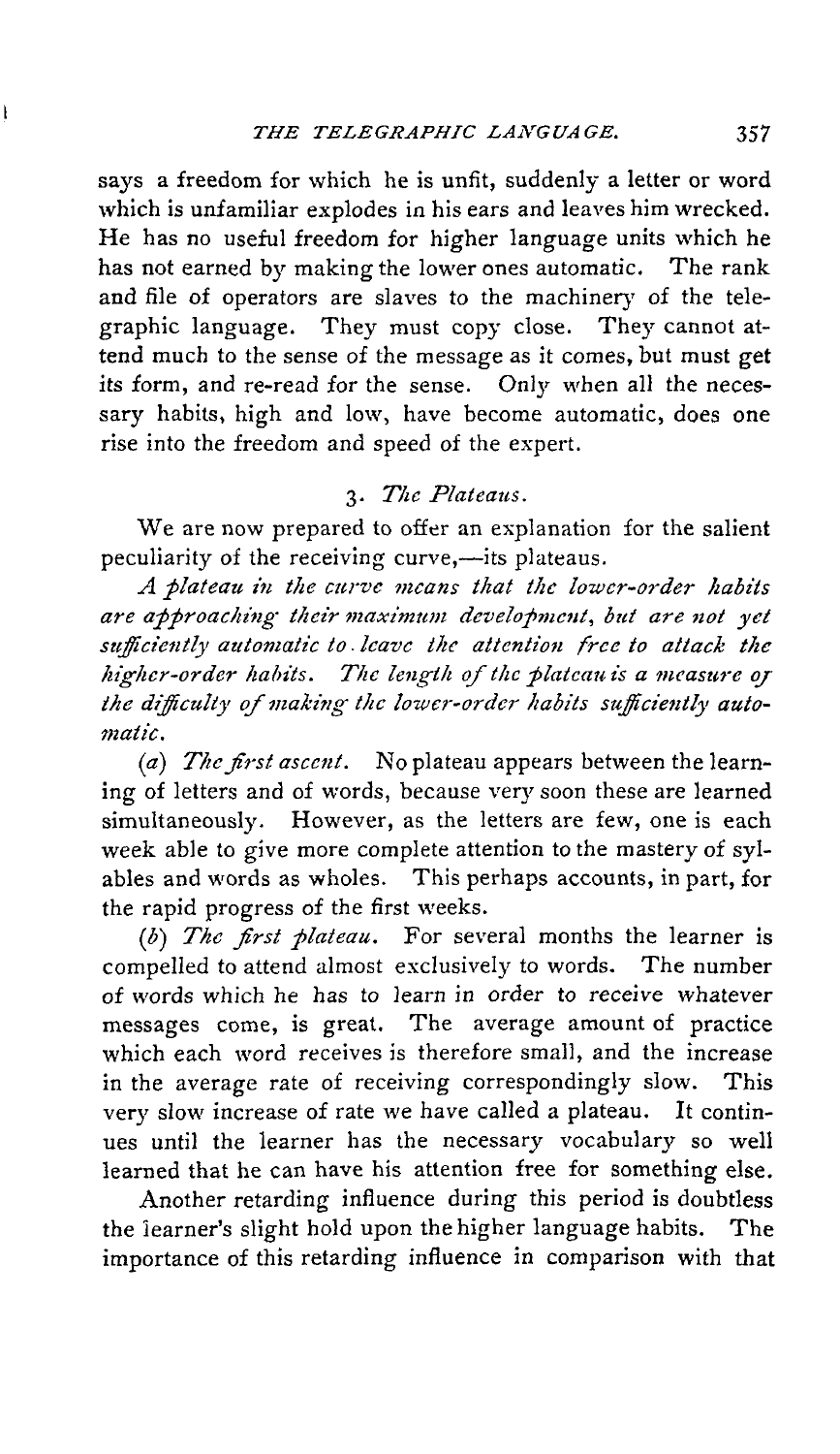of an imperfect vocabulary, can not be determined without additional investigation.

*(c) The second ascent* represents the acquisition of a new set of language habits. This is *a priori* probable from the consideration that in practice curves generally rapid progress appears when the developing function is in an early stage. We are not, however, left with a probability. While the receiving curve is rising rapidly the synchronous word and letter curves are continuing their ascent slowly. We, therefore, *know* that the learner is gaining speed by taking in some way increasing advantage of word combinations. Part of the reason why he improves so fast is, doubtless, that he has already been unconsciously habituated for certain phrases and forms of word combination in the period when he was attending mainly to words. *It may be that the rapid ascent of any practice curve represents mainly a quick realization of powers potentially*, *^present by reason of preceding gradual and unconscious habituation*. With the increased ability in taking sentences there comes, without doubt, increased ability to take isolated words and letters ; *but, as one improves, the three curves diverge more and more. This means that skill depends more and more upon the acquisition of higher language habits.*

*(d)* Only the first few months of the period during which one is a practical operator, but not an expert, have been investigated experimentally. Our knowledge of this period rests mainly upon the testimony of operators. Men of this rank, of course, vary widely in skill and in rate of improvement. There is, however, one essential point in which operators who are not experts are more or less alike. They are all, in some degree, tied to the mechanism of the language. They cannot copy far behind. The mind must not wander far from the incoming stream of words, even to dwell upon the sense of the words. Few operators ever obtain complete freedom in the telegraphic language. These few must earn their freedom by many years of hard apprenticeship. Our evidence is that it requires ten years to make a thoroughly seasoned press despatcher.<sup>1</sup>

<sup>1</sup> We have shown above that receiving is not translating either letter by letter or word by word into the mother tongue, but involves the use of a great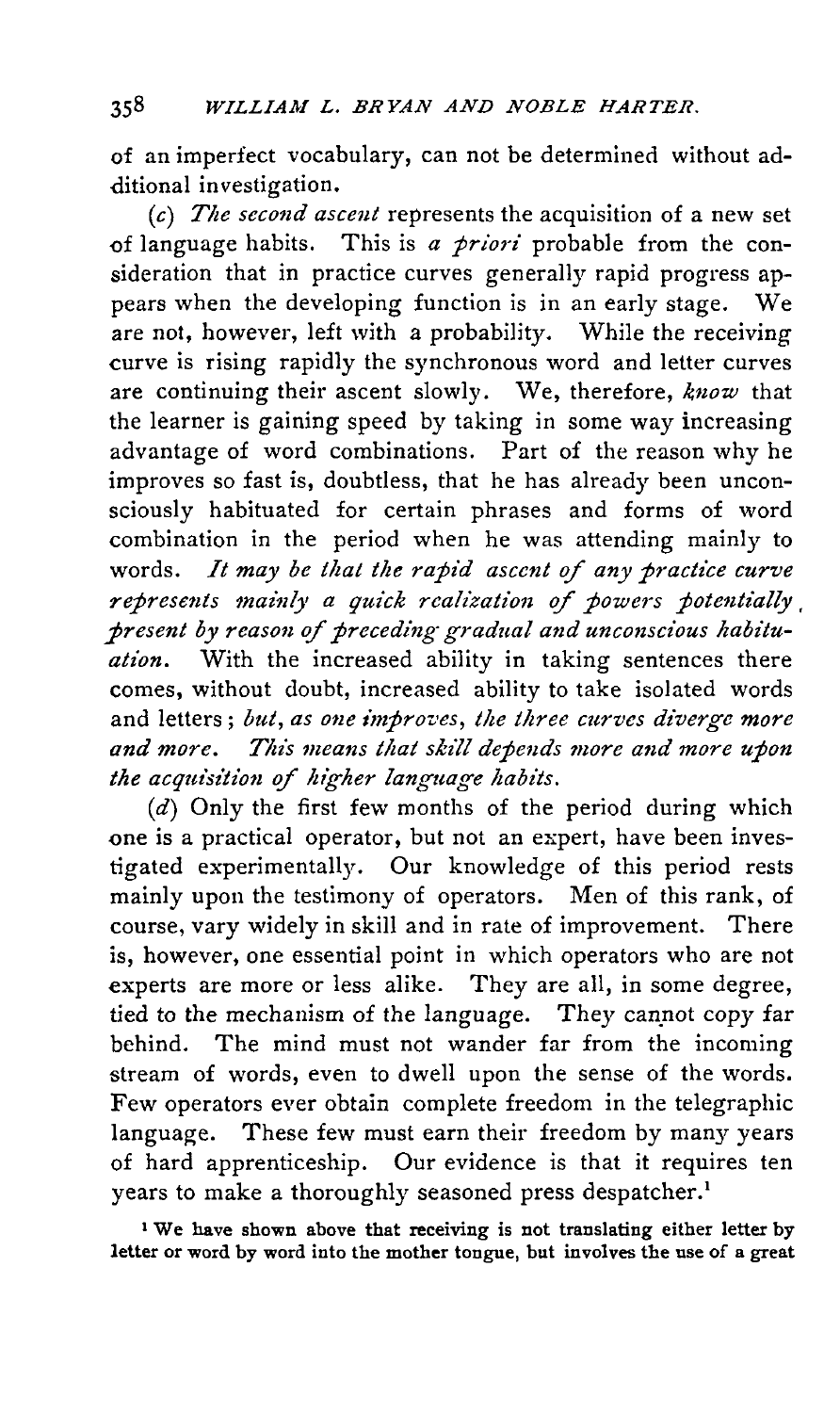*(c) The final ascent.* The testimony of experts is that the ascent from drudgery into freedom is as sudden as was the asscent from the first plateau.

## *Note on the Sending Curve.*

Why does the sending curve have no such succession of plateau and ascent as appears in the receiving curve ?

There is no plateau in the sending curve in the earlier part of its course, because, as in the early part of the receiving curve, the various habits involved are acquired simultaneously (compare page 357), and there is no sharp ascent later, even when one becomes an expert, because such an ascent is mechanically impossible. At all stages one has in mind plenty of words ready to be sent as fast as the motor habits will permit. At first one is learning motor letter habits. Soon, however, also motor word habits. The sending curve rises accordingly in a fashion analogous to that of the receiving curve in its early stage. By and by, however, a mechanical limit is reached. Sending is, at the best, a slow business. A letter or digit requires from one to six strokes. Spaces of various length must be allowed for. One cannot utilize both hands and several fingers, as with a typewriter. So, at less than fifty words a minute, a maximum has been reached that cannot be surpassed.

## 4. *Effective Speed and Accuracy.*

## (a) *Effective Speed.*

It has long been known that connected words can be read faster than disconnected, and letters combined in words faster than disconnected letters.<sup>1</sup> The facts upon this point, old and new, justify, we believe, the following conclusion: *Effective* array of higher language .habits—that telegraphy is psychologically a distinct language, almost or quite as elaborate as the mother tongue. This view is supported by the fact that so long a time and such intense labor are required for the mastery of telegraphy—an amount of time and labor which would, without doubt, make the same men equally expert in any foreign language.

<sup>1</sup> We dissent, however, from the view that it is only or mainly the logical connection in sentences which accounts for the rapid rate in reading them. We believe (p. 366) that there'are mechanical habits corresponding to often recurring peculiarities of sentences. This is shown by the fact that a series of words making no sense, if skillfully arranged in familiar sentence forms, can be read far faster than a series of words taken at random, and almost as fast as words making sense. Almost, but not quite. A consciousness of the sense appears to be still one factor in the affair.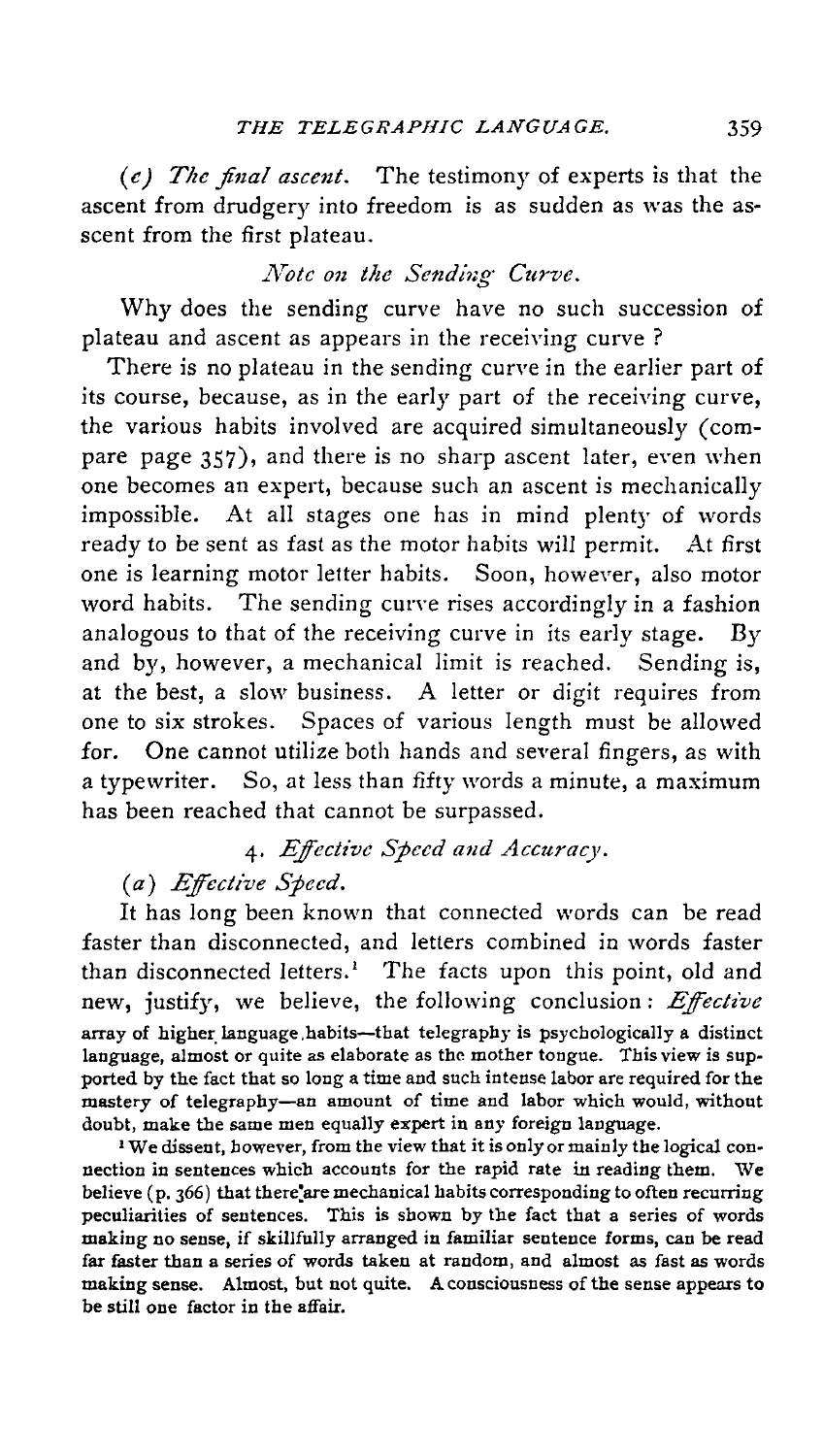*speed depends, in a relatively small degree, upon the rate at* which the processes dominant in consciousness occur; in a rela*tively great degree, upon hoiv much is included in each of those processes.* For further discussion see below, under IV., 4. p. 374.

(3) *Effective Speed and Accuracy.*

*The gain in speed made possible by adding mastery of the higher language habits to mastery of the lower, does not lead to less, but to greater accuracy in detail.* We have found invariably that many more mistakes are made in receiving disconnected letters than in receiving, at a much more rapid rate, letters that form words; and that, in turn, many more mistakes are made in receiving disconnected words than in receiving, at a still rapider rate, connected discourse. The practical experience of the telegraph companies proves the same. Although mastery of the higher order habits thus helps the receiver to accuracy in details, it cannot supply his ignorance of details. If a word not in his vocabulary comes as part of a dispatch, he is very likely to get it wrong. If he is often found making errors of this sort, it is proof that he needs a more extensive and accurate telegraphic vocabulary. Such a man is trying to receive faster than he can. He is trying to gain speed at the expense of accuracy. This is not *effective* speed, as his superiors will quickly let him discover. For further discussion see below, IV., 4. p. 374.

#### IV.

#### Discussion.

In the foregoing, we have given little more than a bare statement of results. In the discussion of these results, we desire, first of all, to give the plain meaning of the facts known to us. We shall, however, use entire freedom in suggesting a wider circle of interpretations for which the evidence is not made out. We have, however, no interest in any theory suggested, except to see it tried by facts and assigned its proper measure of probability.

# 1. *A Hierarchy of Habits.*

A man is organized in spots—or rather in some spots far more than in others. This is true structurally and functionally.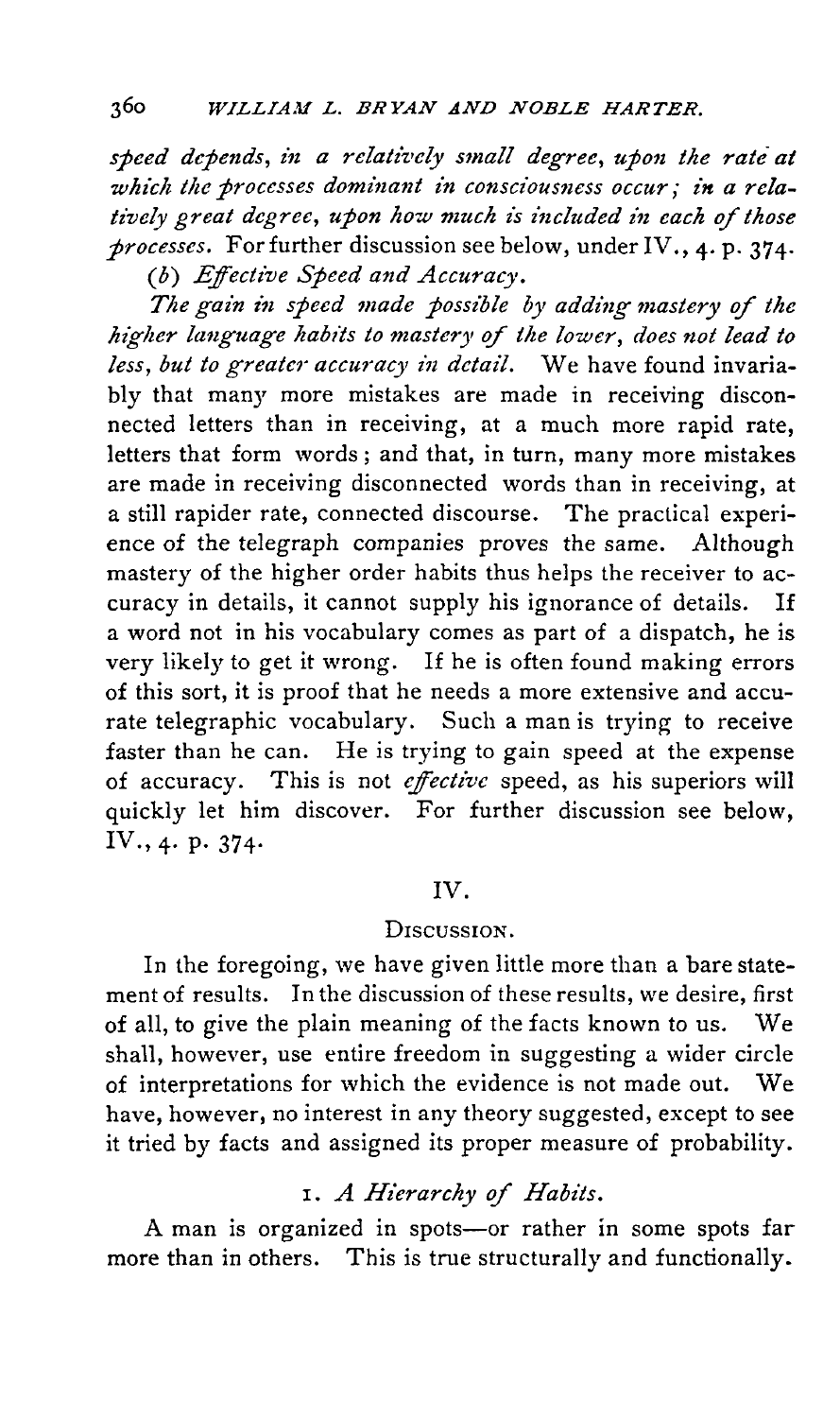It is strikingly true of the various sense organs and their functions. No less of the various parts of the central nervous system and their functions. A man has some habits which are sporadic and isolated, some which are bunched together in loose groups (such as the outlay of skills which make one a carpenter), and then, some habits which are knit together into a hierarchy.

A hierarchy of habits may be described in this way:  $(i)$ There are a certain number of habits which are elementary constitutents of all the other habits within the hierarchy. (2) There are habits of a higher order which, embracing the lower as elements, are themselves in turn elements of higher habits, and so on. (3) A habit of any order, when thoroughly acquired, has physiological and, if conscious, psychological unity. The habits of lower order which are its elements tend to lose themselves in it, and it tends to lose itself in habits of higher order when it appears as an element therein.

There is reason to believe that proficiency in chess, geometry, chemistry and the like, involves in each case the mastery of habits which are associated in some such hierarchical fashion. Leaving these slightly investigated fields, however, we turn to that of language. The proposition that a language exists subjectively as a hierarchy of habits, is supported by a considerable amount of evidence scattered through recent psychological literature. This proposition is by no means identical with the obvious truth that a language is, objectively considered, a system composed of various units—letters, words, sentences, etc. The existence of the objective system is evident to all who know the language; the existence of a corresponding system of subjective habits demands proof. Is there, for example, a psycho-physically unitary habit corresponding to a familiar word, or does the recognition of a word involve the separate recognition of each letter? The latter view has been held. It requires convincing evidence from experimental psychology and psychiatry to prove that the recognition of a word is 'eine gesonderte Funktion.' In like manner it will require evidence not yet fully forthcoming, to show what higher language units and what characteristics of spoken and written language *(c. g.,* cadence, sentence-length, etc.) are represented subjectively by distinct habits.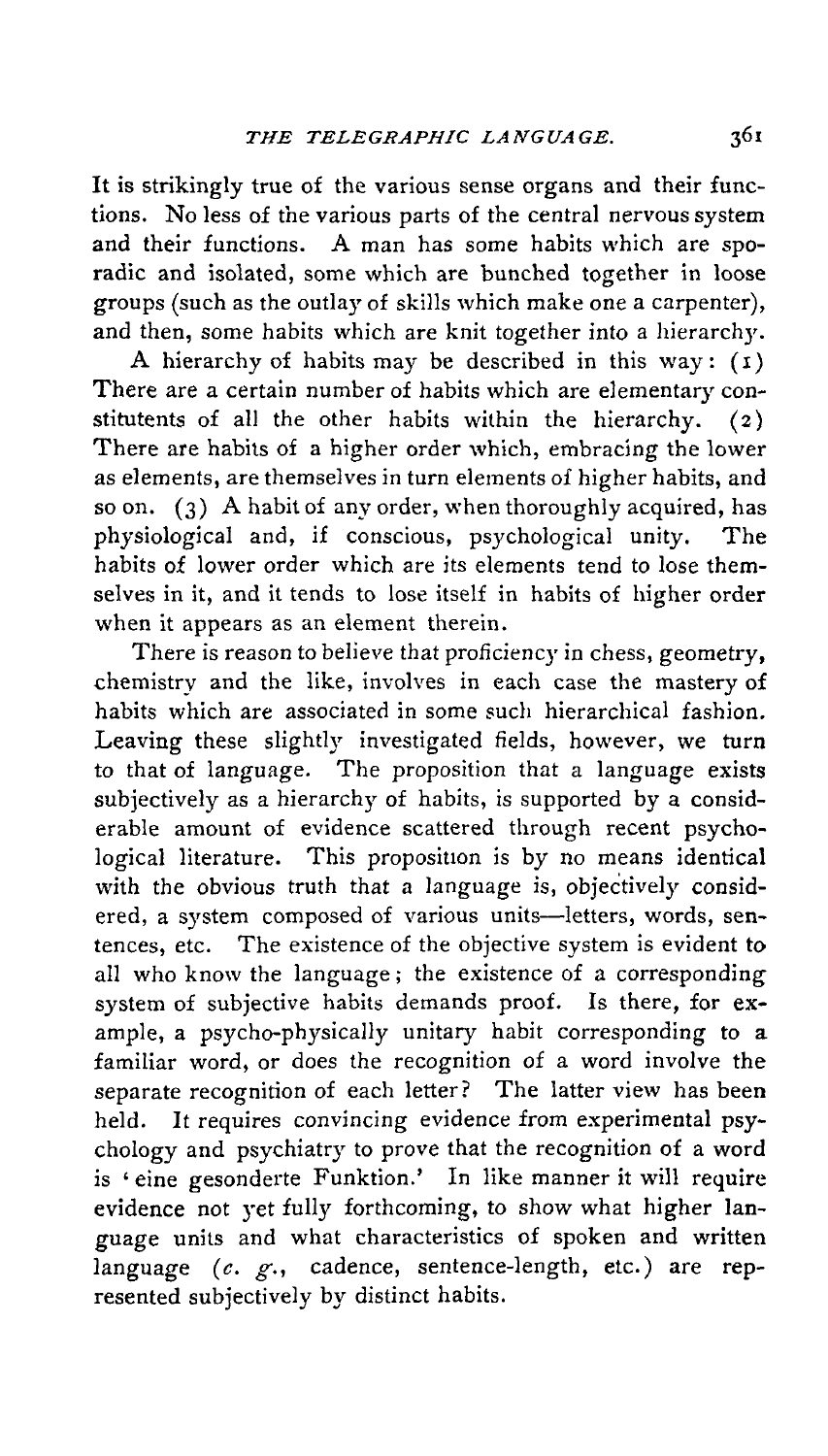*(a) Letters.*—A letter (printed or telegraphic) presents to sense a manifold. Recognition of the letter and recognition of its elements are distinct functions. One may recognize the dash and the dot of the telegraphic code after a little practice, and may *know* that  $J = -$ ..., without being able to recognize that group of clicks when heard. To recognize the group as a whole with maximum rapidity requires weeks of practice. On the other hand, one may recognize a letter as a whole—for example, in Old English type—but be wholly unable to reproduce in memory the essential parts of which it is composed.<sup>1</sup>

*(b) Syllables.*—Hopfner, in his study ' Ueber die geistige Ermiidung von Schulkindern,'<sup>2</sup> finding that word errors are more frequent than syllable errors, and that letter errors are more frequent than errors as to parts of letters, remarks : " Silben sind im Wort und Buchstabenteile im Buchstaben fester gefugt als Worter im Satz und als Buchstaben im Wort. Worter und Buchstaben sind also ' sebstandigere' Elemente."

This observation is doubtless correct. Syllables are, however, sufficiently ' independent' to make it worth while for primary teachers to use the child's stock of known syllables in teaching new words. Mr. Harter is of the opinion that a learner of telegraphy pays little direct attention to the syllables as such, but is really helped in the hearing of new words by the presence of familiar syllables.

(c) *Words.*—A child or one suffering partial aphasia, may recognize the letters of a word, but not the word as a whole. See, for example, the case reported by  $R$ . Sommer,<sup>3</sup> who concludes : "Die Verbindung von Lautreihen zu Worter ist eine gesonderte Funktion. Ein 'Wort' ist schon deshalb nicht als 'Lautreihe' zu betrachten." On the other hand, children are frequently taught to recognize words as wholes before they know the letters of the alphabet. Decisive proof that the recognition of a word does not consist in the successive recognition of its letters, is afforded by Cattell's result<sup>4</sup> that a familiar word can be re-

<sup>1</sup> See Goldscheider and Müller, Zur Physiologie und Pathologie des Lesens. *Zeitschtift f. klin. Med.,* Bd., XXIII., s. 131-167 (1893). Reviewed by Wal-1 ischek in *Zeilschiift f. Phys. und Psych, d. Stnnesorgane,* VII., 228.

*<sup>&#</sup>x27; Zeilschriflf. P. und P. d. Sinnesorgane,* VI., 217.

*s Zeitschriftf. P. und P. d. Sinnesorgane,* V., 318.

*<sup>&#</sup>x27;PAil. Stud.,* II., 647; III., 470.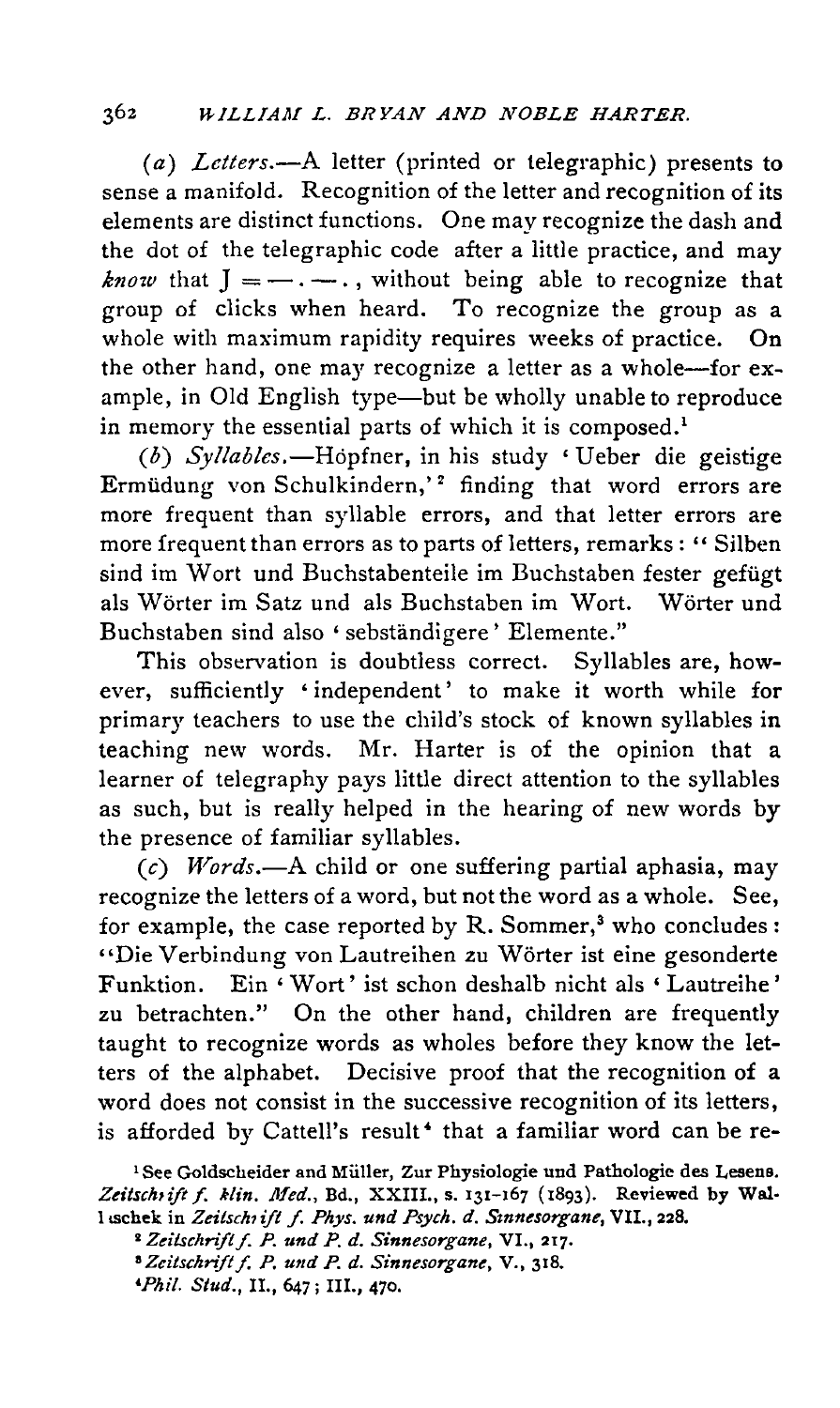cognized in almost the same time that it takes to recognize one of its letters. This abundantly verified result one of the writers has found true of many children who are in their second school year.

Analogous facts appear on the motor side. One may be able to produce the separate sounds of a foreign language with considerable accuracy, as Karsten points out,<sup>1</sup> and still may not be able, without additional practice, to pronounce words. On the other hand, we pronounce the words of our own language with ease, but require special practice to produce the elementary sounds composing them. Karsten puts the matter thus :

(3) Nach dem oben gesagten wird man nicht einwenden wollen, dass, wer das bewegungsgefuhl fur das ganze hat, auch das fur die einzelnen theile besitze und umgekehrt. Durch das erinnerungsbild ist eine bewegung von anfang bis ende abgegrenzt, dauer und art der mitwirkung aller in betracht kommenden organe fest bestimmt. Zwar können wir eine bewegung absichtlich an irgend einem puncte abbrecben, aber diese abgebrochene bewegung ist dann eben nicht mehr dieselbe, sondern eine andere, welche bei genugender wiederholung ihr eigenes erinnerungsbild enrwickelt. Die bewegungen des arztes beim operieren, des malers, des musikers sind mechanisch und räumlich alle enthalten in den einem jeden von uns gelaufigen bewegungen ; doch gehört übung, das heisst ausbildung der bewegungsgefühle dazu, um gerade eine bestimmte bewegung genau auszufiihren. Auch kann man eine bewegung, die man z. b. mit fiinf fingern leicht macht, nicht sofort mit einem oder zwei fingern nachahmen; das ware zwar ein theil der früheren, aber doch auch eine bewegung für sich, für die das bewegungsgefiihl erst eigens entwickelt werden muss.—Kurz das bewegungsgefiihl kann etwas einheitliches sein, auch wenn die wirkliche bewegung compliciert ist, und einheitliche bewegungsgefiihle fiir grössere lautgruppen können in der seele sich bilden getrennt von denen fiir die einzelnen theile, aus welchen jene gruppen bestehen.

*id) Word groups.* As certain letters often appearing in the same order give rise to a unitary word habit, so several words often appearing in the same order give rise to a phrase habit. Such word groups sometimes come to have a unity almost equal

<sup>1</sup> Sprecheinheiten ud d. Rolle in Lautwandel ud Lautgesetz; Proceedings *Mod. Lang. Assoc,* Vol. III., 1887, p. 3.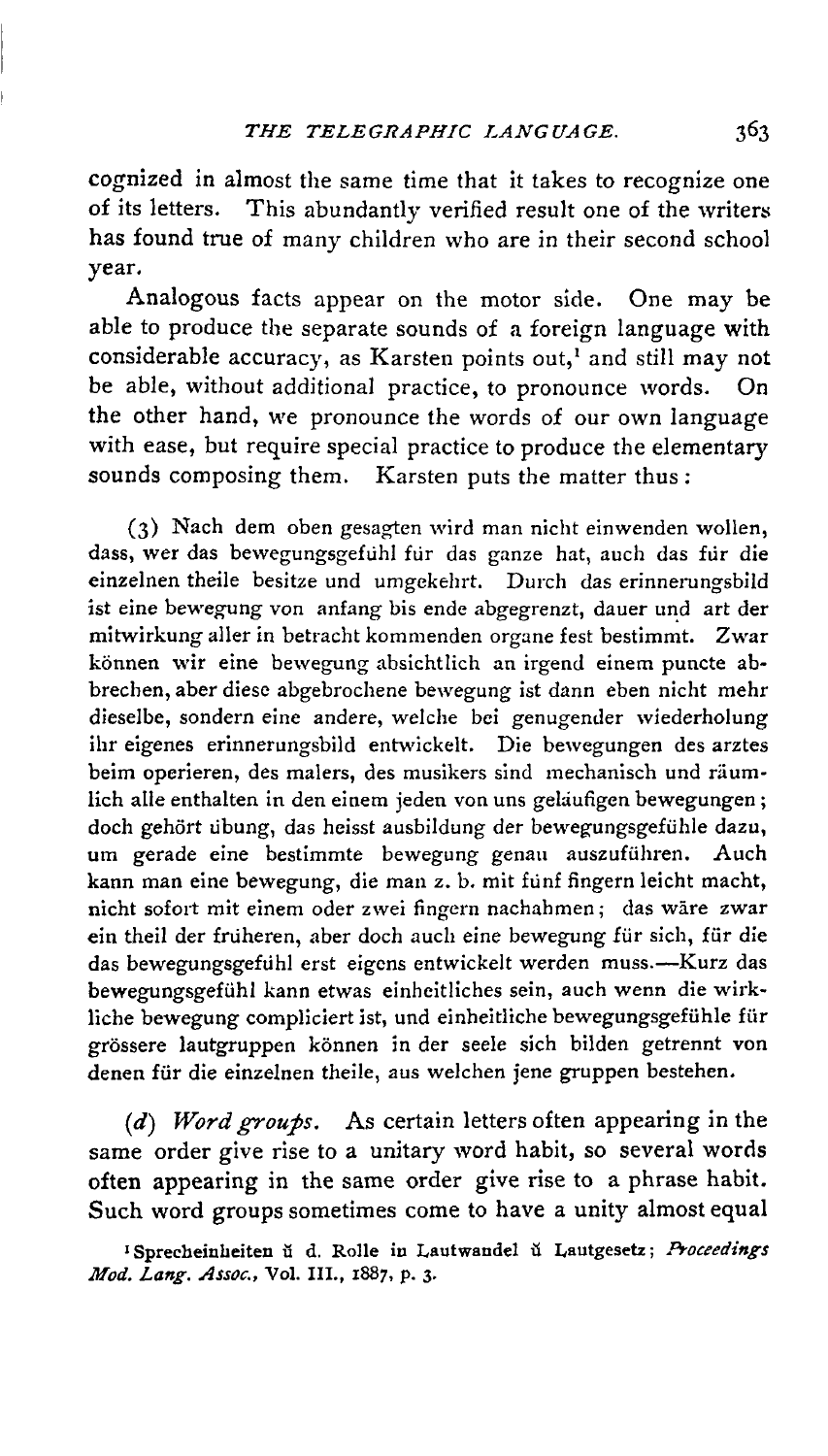to that of single words. As a rule, doubtless, the fusion is not so close; that is, we pass more easily than in the case of words from the consciousness of the whole to the consciousness of the parts. Nevertheless, the tendency of the first part of a familiar phrase to suggest the rest,<sup>1</sup> and the fact that everyone has not only a characteristic vocabulary, but a characteristic outlay of word groups, show that phrases exist subjectively as unitary habits. Furthermore, it has been shown that one who reads a language with a certain skill is liable to make phrase errors as distinct from letter or word errors.<sup>2</sup>

Paul<sup>3</sup> points out that we have many word groups (e. g., auf der Hand liegen) in which a word has ceased to be associated with its ordinary meaning, in some cases *(c. g.,* das Bad austragen) so completely that it requires a knowledge of the history of language to explain the connection between the meaning of the phrase and that of the individual word. In such cases, the language unit dominant in consciousness is evidently the phrase and not the word.\*

*(e) Habits Corresponding to Characteristics of Words, Phrases, etc.* The language habits so far noted are specific *i. e.,* in each case a specific stimulus (letters, syllable, word or group of words) leads to a specific reaction. It is, however, a fact of the highest importance that one's stock of specific habits contains the material for innumerable other specific habits (and also, some hold, for ' generic' or *'* plastic' habits). When one has learned *bat, cat, many, model,* one has four specific habits; but one is within two steps (which may be taken in a breath or only after deliberate pains) of a new habit corresponding to *mat*. The first step is dissociation (in the manner described by Martineau and James<sup>5</sup>) of the *at* from the first two words, and of the *m* from the second two ; the second step is the fusion of these dissociated habits, when they appear in the order *m- at,* into one new specific unitary habit correspond-

1 See case mentioned above, p. 353.

<sup>2</sup> Cf. Berger : Ueber den Einfluss der Uebung auf geistige Vorgänge, Phil. *Stud.,* V., 175.

•Principien der Sprachgeschichte, 2 Aufl., 83.

*\** Cf. Cattell, *Mind,* XI., 64.

•James, *Psycho I.,* I., 484.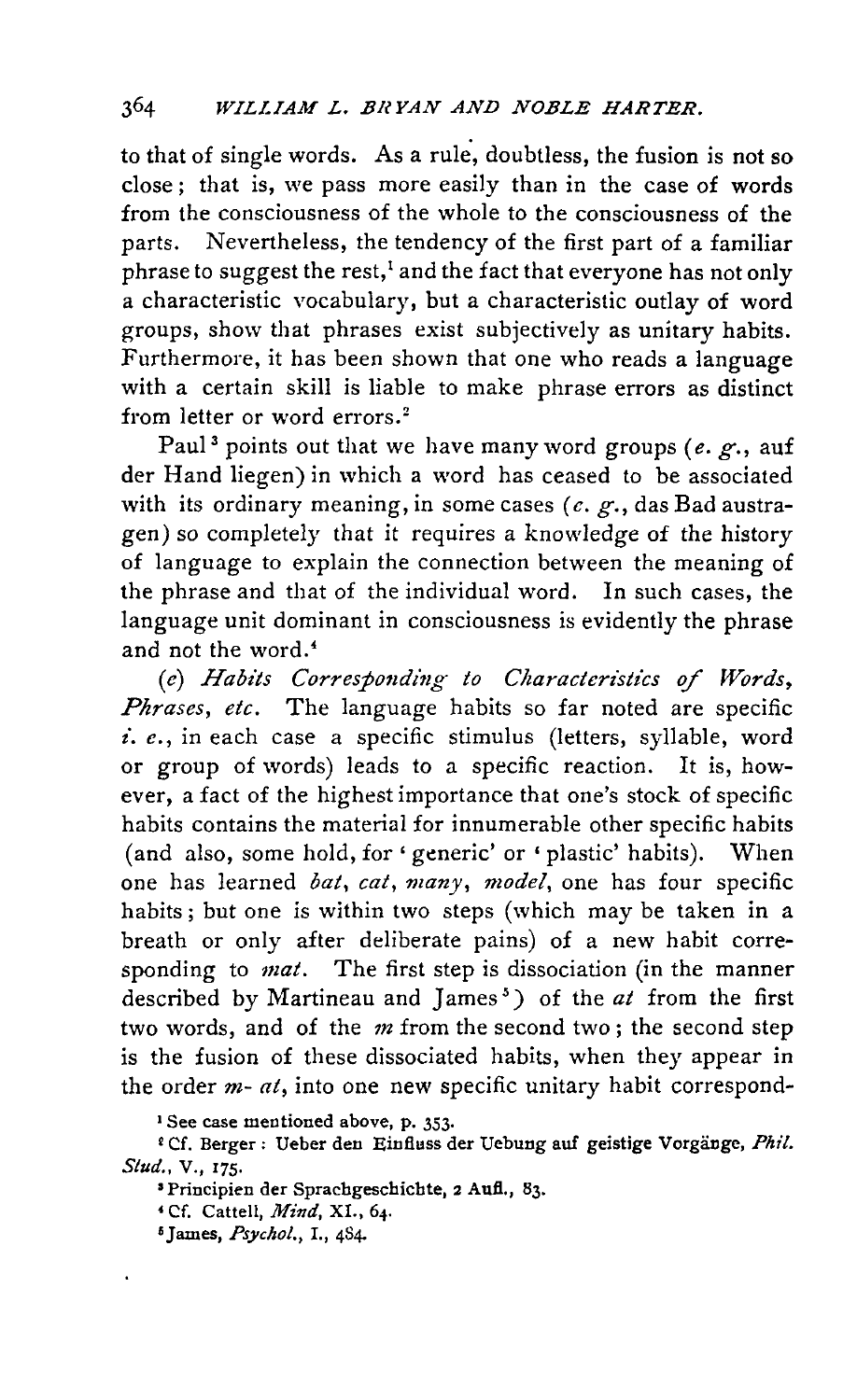ing to *mat.* (There is something arbitrary in the designation of *two* steps in the making of a new habit out of old ones. To ordinary introspection the process seems to have many steps when it occurs slowly and painfully, and only one step when it occurs in a flash, as when we recognize and adopt in an instant a new slang word—mugwump, popocrat. The words dissociation and fusion only designate and emphasize two essential phases of the whole process which ends in a new habit.)

In like manner, one's acquisition of these four words is partial preparation for *met, bet, cad,* and also for *Sonnet, calico,* and for every word containing any syllable or letter learned. Further, the trochaic rhythm of *many* and *model* may become dissociated from these words, and may reappear as an aid in learning other trochaic words.<sup>1</sup>

In the same manner, any element or characteristic of a word group habit may become serviceable in the learning of new groups. Doubtless, the primary effect of using a given word group is to establish a quite specific habit. One can reread a sentence more quickly than one can read a new sentence containing the same words in a different order. One can even re-read a sentence more quickly if one follows the rhythm first used. The dissociation of language elements from the specific wholes in which they have occurred, and their use in the construction or understanding of new sentences, are a task—perhaps the most remarkable task of which men are capable. The stupider or lazier one is, the less one has inclination or power for this task. But even the stupidest and laziest man meets, with some measure of success, the conversational emergencies that confront him. From his small language capital, there rise substantially the right nouns, verbs, phrases, but's, if's, not's, and even the right inflections to denote the attitude and temper of his mind; and these elements fall together with amazing swiftness into sentences never before used by him. One who has genius for expression differs from the dullard in having a larger language capital, greater facility in dissociating the elements and characteristics, and greater facility in making new combinations. Until we have had a great deal more research

<sup>1</sup> Müller und Schumann, *Zeitsch. f. Psych. u. Phys. d. Sinnesorgane*, VI., 280f.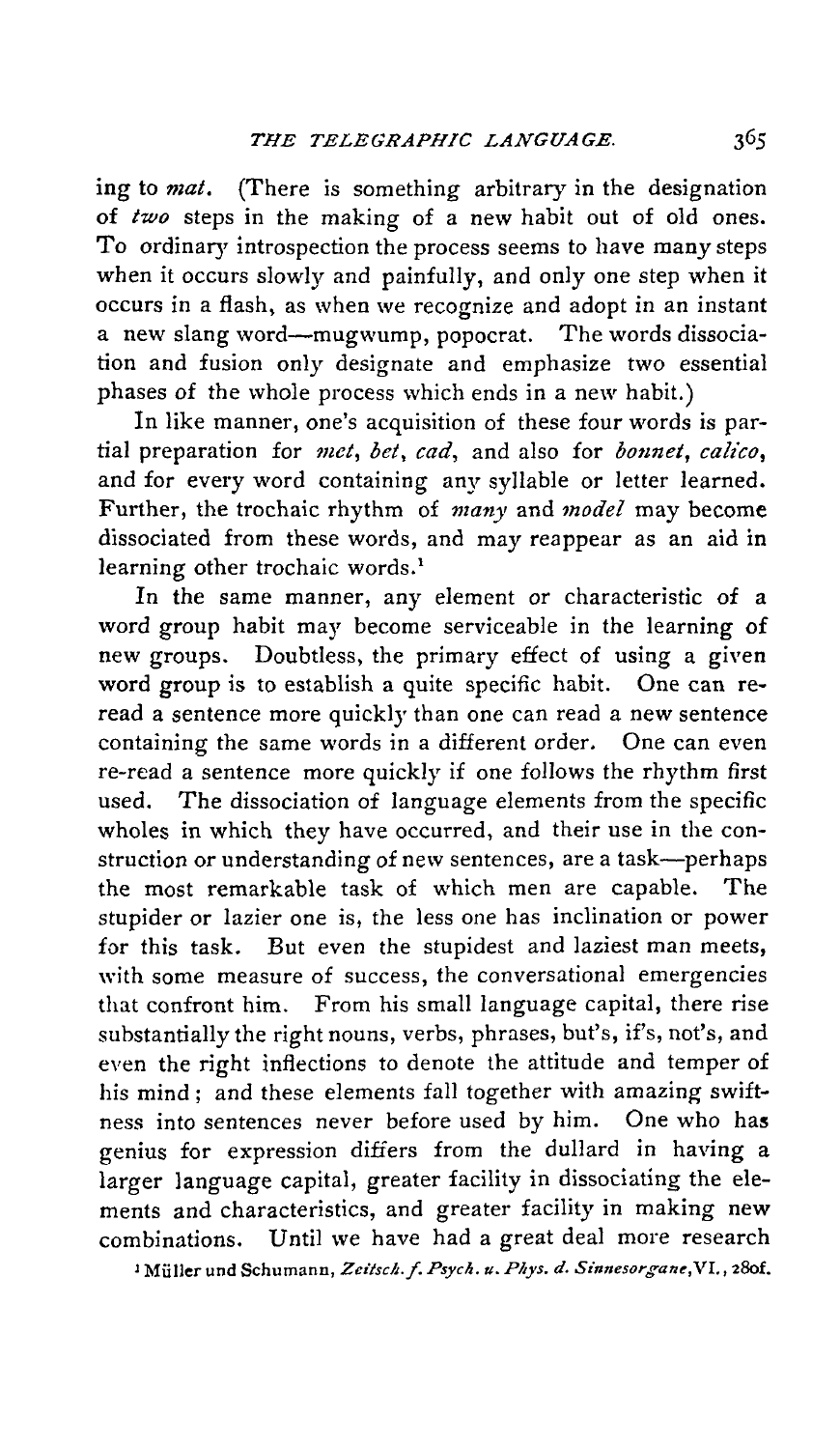in regard to the higher language habits, conclusions in respect to them must be proposed with reserve. At present the following points seem probable:

(a) It is well known that the average *length of sentence* is characteristic for a given author. In most cases, perhaps, the author is unconscious of his sentence-length habit.

(3) A *rhythm* often used probably becomes habitual, apart from any particular words, and is then an aid in reading and a factor in making new phrases, sentences, and paragraphs, having that rhythm.

(c) A certain *order* of the parts of speech *(e. g.,* 'he walked out of the way,' or ' out of the way walked he') often recurring becomes habitual, determines the making of new sentences, gives us a sense of ease in reading straightforward prose, and a sense of shock at sentences like Browning's • Irks care the crop-full bird? Frets doubt the maw-crammed beast?'—even when, as in this case, the words are all familiar.

*(d)* A *grammatical construction* often used to express a certain feeling (of plurality, futurity, doubt or the like) comes to be automatically associated with'that feeling, apart from any particular sentence, so that either instantly and effortlessly suggests the other, to serve as one of many elements in the reading or making of a new sentence.<sup>1</sup>

In like manner we may suppose that every peculiarity of style up to the structure and tone of a volume, corresponds to a more or less perfectly fixed habit. An E. P. Roeish novel betrays in its author a habit on its way to becoming as specific as sneezing.

*Note on the development of new habits out of old ones.* The old theory that doing particular things gives 'general training' of body and mind is nowadays confronted with the view that there is no such thing as 'general training'. The two views are perhaps not so irreconcilable as they appear to be in current psychological and educational discussions. The chief subjective effect of an act is doubtless its tendency to establish the habit of repeating that act; and, conversely, the best way to

<sup>1</sup> For the discussion of the point whether grammatical habits are specific or plastic, see below.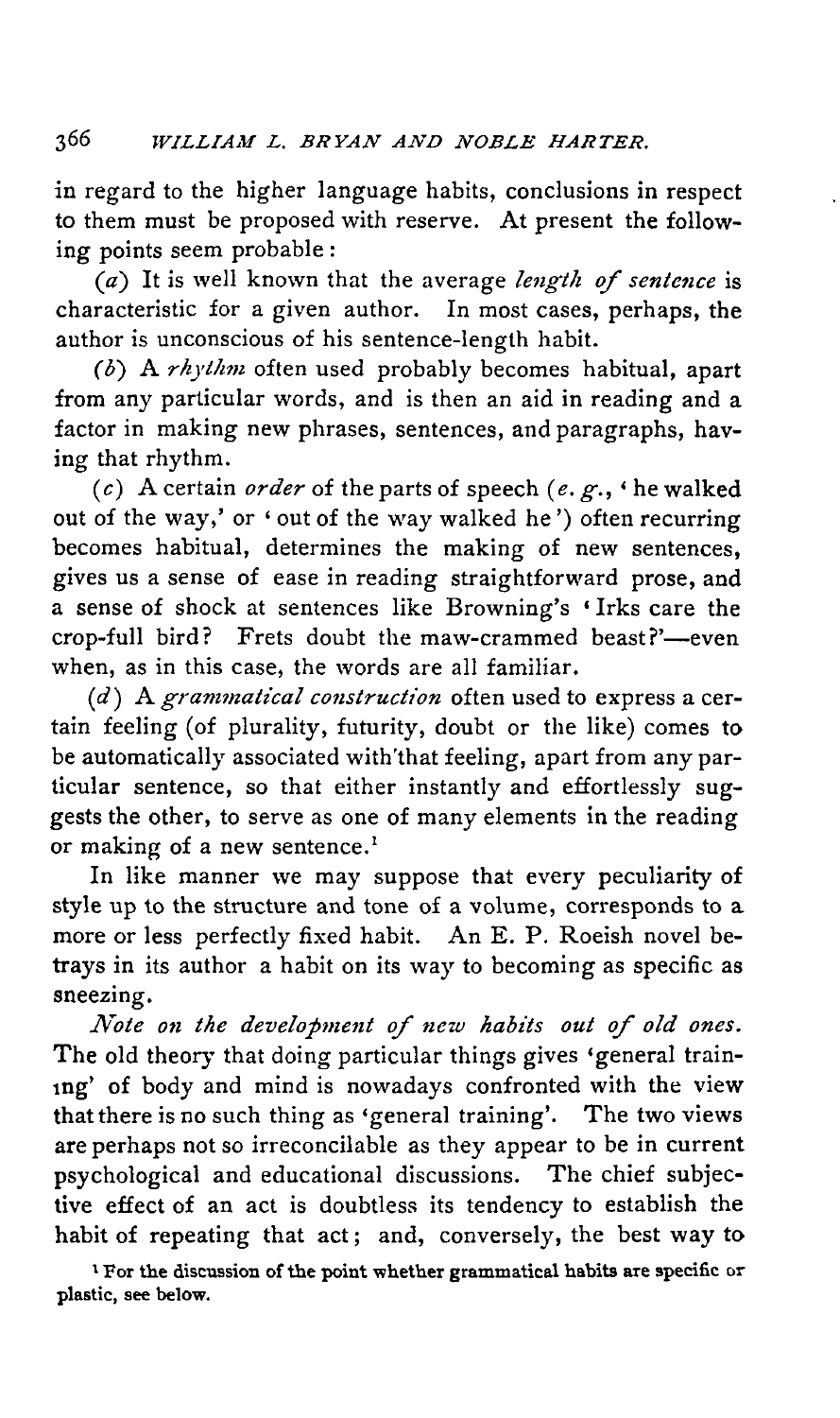acquire skill in a particular act is to practise that, and not something else. But every bodily or mental process involved in an act is practised, and through dissociation and reassociation may appear in innumerable other actions. In the case mentioned above (p. 364), the ' fringes' of emotion and intention when the four words were learned tend to reappear upon repetition of these words ; but may also, because of their exercise then, come up to reinforce the set of mind in a subsequent attack upon the multiplication table or the woodpile. When a boy drives the last nail in a fence as carefully as the first he is not thereby made ready to build a house, nor to codify the law of the commonwealth, nor to do anything else in the world so well as to drive nails into that fence; but his skill in nail driving will reappear when he undertakes carpentry ; and the set of mind with which he drove them will reappear when he is a lawyer. We may deny that Grant's study of algebra gave him a general training of the mind that prepared him for the Wilderness, or for anything else so well as for that algebra, and nevertheless see that the mood of his hours with the algebra came up in his ' We'll fight it out on this line if it takes all summer.'

Professor Royce suggests<sup>1</sup> that besides specific habits one acquires generic or plastic habits, which lead not to a specific reaction upon a specific stimulus, but to a certain sort of reaction upon a certain sort of stimulus. He mentions especially the habits corresponding to the rules of syntax as in this sense generic. This view is attractive, and may be true. It may be, however, that there is no such thing as a plastic or generic habit, except in the sense that a habit may enter as an element into many different processes. Whether or not there are generic habits involved in the origination of higher mental processes, we believe that all habits tend to become in the same sense specific.

# 2. *The Order of Acquiring Habits -which Constitute a Hierarchy.*

Every one knows that, in general, habituation in certain actions leaves us free for others. This principle is, however empty and useless in a given field until we know what habits

'PSYCHOLOGICAL REVIEW, V., 11S; *Educational Review,* VI., 212.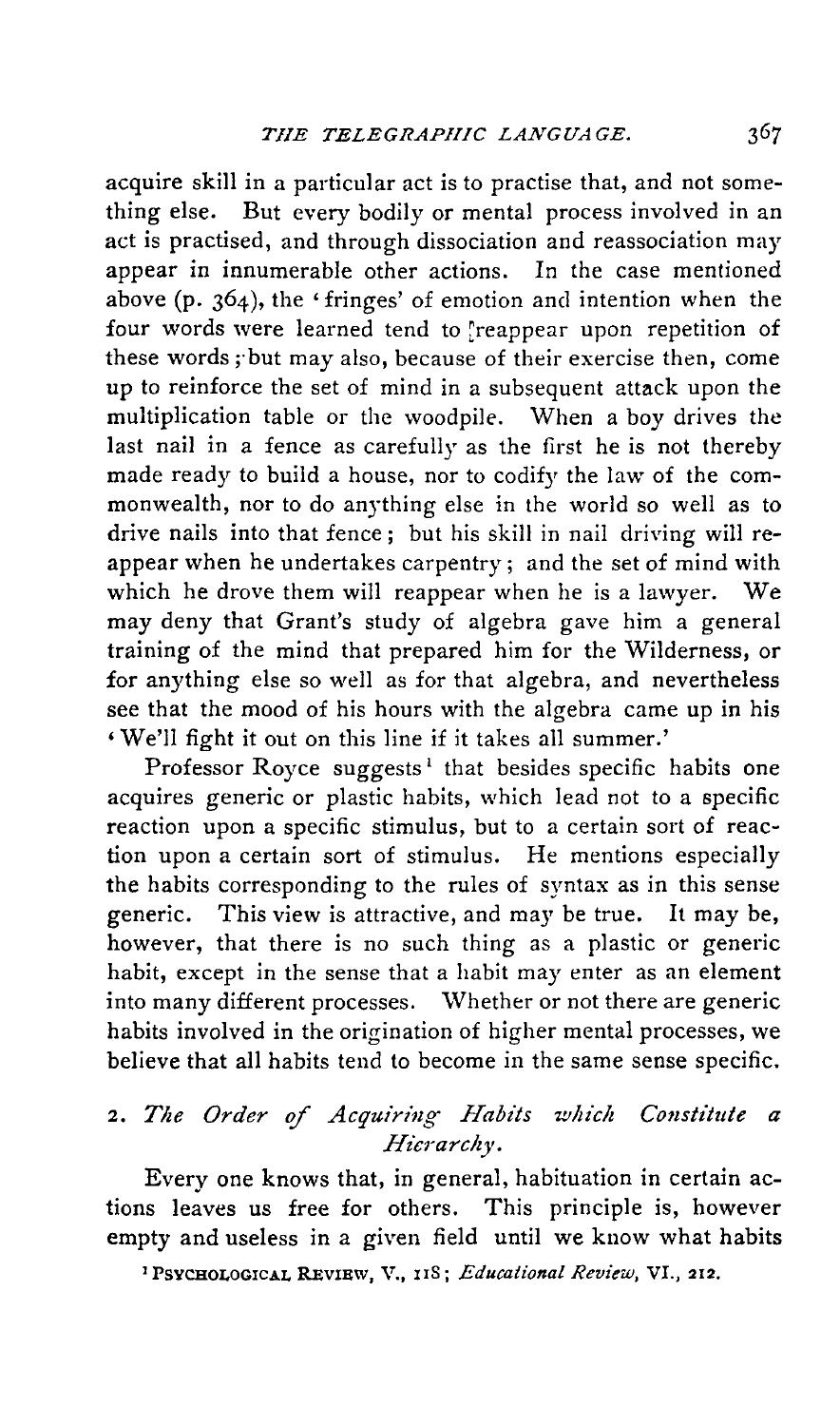#### 368 *WILLIAM L. BRYAN AND NOBLE HARTER.*

are to be learned there, and which of these must be learned first, which second, etc. It is highly probable that in geometry, chemistry or whist one must acquire a hierarchy of habits ; that some of these habits should be learned before others; and that some of them may with advantage be acquired simultaneously. Perhaps the most expert men have already felt their way to the right methods ; but psychology and pedagogy would be greatly enriched by explicit and verifiable knowledge upon these points. Such knowledge the general principle stated above is impotent to give. It can only tell the student to do first things first. To discover what things *are* first in any particular field requires painstaking investigation, or a consensus of the practical experiences and intuitions of those who work in that field, or both. Though no one can foresee the results of such investigations in any particular case, there will be idlers in the psychological market place, when the results appear, ready to say : " Nothing new. We have known all along that some things must be done before others."

In point of fact, teachers of reading are not agreed as to the best order of studying the various language units. The older custom was to learn first the letters, then many syllables, then many words, and then at last to read sentences. In details this method varied widely; but its essential principle was to master lower units first and use these in picking out the higher. The newer custom is based upon an opposite principle. In the ' word-method ' the pupil is taught a word as a whole before he knows any letter. In the ' sentence-method ' the pupil is confronted with a short sentence before he knows any word or letter. In the later methods the subsidiary language units are to be learned incidentally, while the main attention is given to the higher language units and to the sense.

It is proved possible to learn to read by the older or the newer methods, and, indeed, by any method which brings the pupil for a long enough time into contact with print. The mind will find a method of its own. We believe, however, (1) that by *no device is it possible to gain freedom in using the higher language units until the lower have been so mastered that the attention is not diverted by them; and* (2) *that it is, never the-*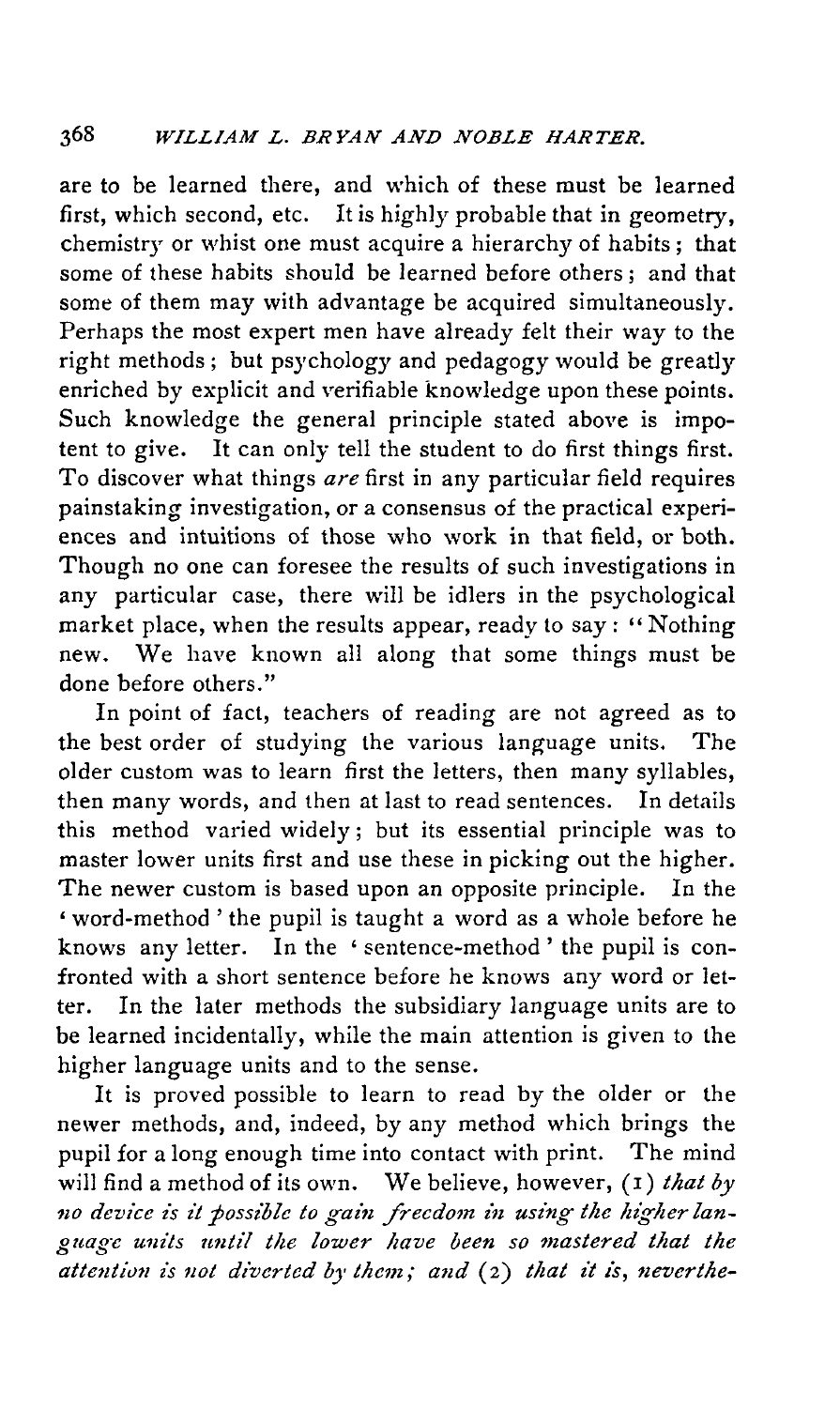*less, wise at all stages to practise with the highest language units •possible, and thus learn all the units in their proper setting.*

The alphabet-spelling-book method makes sure of the first requirement, but is grossly wasteful of time in postponing reading exercises which involve simultaneous practice of all the language units in their proper setting, and which are constantly more profitable because more interesting. The new synthetic methods gain these advantages, but lose a more necessary one, unless the teacher realizes that the pupils must all the while be getting the alphabet and vocabulary and making them automatic. If this end can be achieved incidentally, well and good. If not, it must be achieved by periods of practice devoted thereto. In no case can making the language elements automatic be skipped.

Similar principles hold in arithmetic. It is a mistake to demand of children a thorough memorizing of the number series and of the fundamental tables before giving them any exercise with concrete numbers and problems. It is a greater mistake to spend the years when the plastic memory is at its best in number •exercises which are interesting, but which leave the children with the alphabets of arithmetic imperfectly mastered. The highschool boy who must halt in his mathematical work to remember the multiplication table, is enjoying the fruits of a pseudofreedom in the grades. *There is no freedom except through •automatism.* It is possible to avoid both the extremes mentioned. The work should be filled with concrete interest in ways fully displayed in our modern elementary text-books on arithmetic. But at all times the teacher should see to it that there is thorough incidental practice of those number-relations which should become automatic, and at some times there should be direct hard work at memorizing those relations.

In addition to the evidence already presented in favor of the foregoing view, two general considerations are submitted.

(1) It is quite useless to raise the question whether or not children should acquire specific automatic habits. There is no •escape from such habits except by death. The Indian does not •escape. The wolf does not escape. Neither Shakespeare nor •Caliban escape. There is no question of escaping automatic habits. The only real question is: Which ones shall we acquire?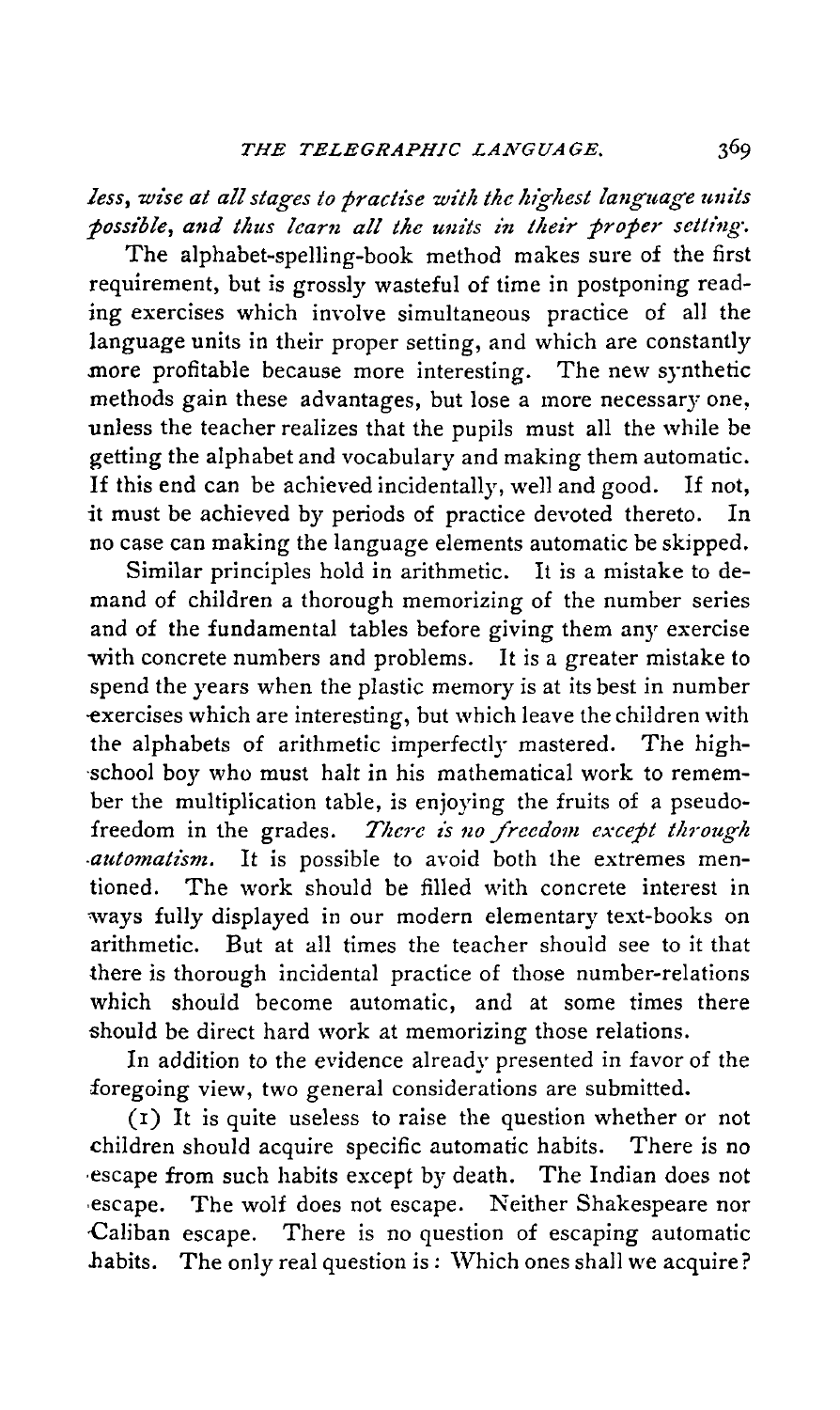The school and civilization answer: While it is possible, acquire those habits which are the alphabets of learning and of cultivated life. This is the first necessary step toward the freedom, adaptability, ingenuity, and efficiency which give superiority to man.

(2) A school method must be judged by the moods and tempers which it cultivates, not simply by what is learned, still less by the momentary interest it arouses. If one forces mastery of the multiplication table by methods which keep one-half the school cowed and the other half rebellious, one has obtained a useful result at disastrous cost. Better not know the multiplication table than be thus morally maimed.

If, on the other hand, one anxiously converts all school work into a round of entertainments, if one shields the pupils from having at any time a sense of resolute effort with hard tasks, if one keeps the pupils vibrating between excitement and ennui as at a circus or picnic, what of the moods and tempers thus cultivated? To what set of character do they lead? For what occupation do they prepare? Every one knows. These are the moods and tempers of the loafer, the tramp, the sport the idlers, rich and poor, who afflict society with their inefficiency and their consequent misery.

There is happily no need to choose between the galleys and the circus as models for the school and home. There are many schools and homes where hard tasks are performed in a good temper; where thorough drill does not arrest, but prepares the way for higher development; where children begin to do what they must later do to succeed in any business—pass cheerfully from interest in desired ends to a resolute drudgery necessary for the attainment of those ends.

If this view of education is correct, the course of study has no more important function than to make clear the essential habits involved in the mastery of each school subject, and the order in which these are to be acquired; and the teacher has no more important duty than to arouse in children such an interest in some higher aspect of the subject, that they will willingly lend themselves to mastery of its details.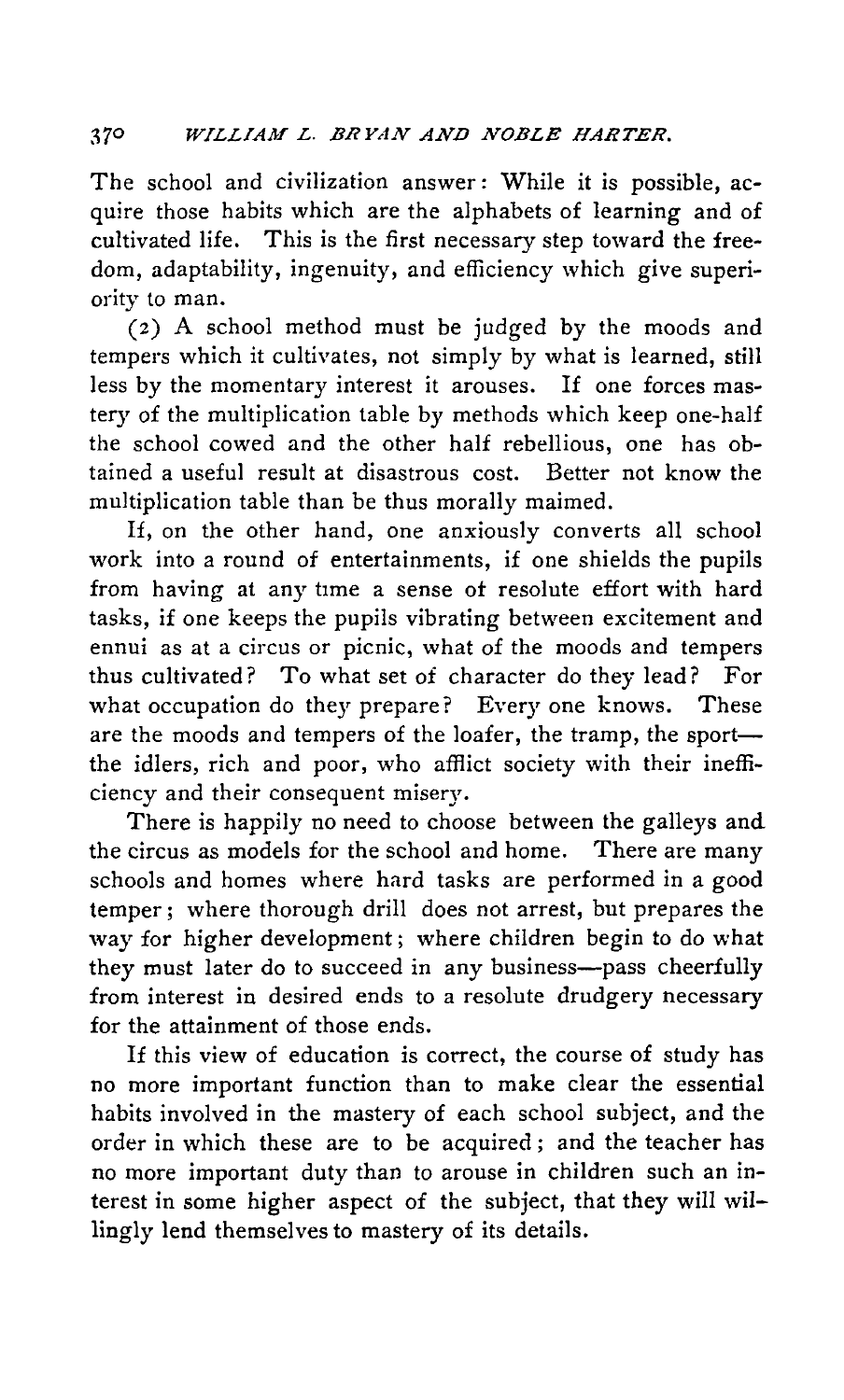#### 3. *Plateaus.*

Wide variation and sudden changes in rate of progress are not peculiar to the learning of telegraphy. In general, it is indeed *a priori* highly improbable that the rate of change in any process will be constant. For such constancy requires an extremely improbable constancy in the many factors which unite in determining the rate. As these factors increase in number and complexity, the less likely they are to effect a constant rate. Modern evolutionary science has emphasized the facts which indicate that changes in nature are regular and gradual. Natura saltum non facit. It is, however, now well-known that nature does make leaps. It may even be that saltatory change is the rule. The recapitulation theory invites us to picture the history of each individual as a series of steps corresponding to the stages in animal and racial evolution. No one has made out an accurate time table for all these steps (or even ascertained exactly what the steps are). But no one would claim that the rate of progress through them is uniform. The development of the body and the mind both show ' resting periods' alternating with periods of rapid change. We 'perch and fly.' We live for months or years upon a certain level of interests, efforts and achievements, and then suddenly undergo a more or less radical conversion. All things are become new. The old life sinks into the vast subsoil upon whose surface, for a season, bloom new forms of the life of attention.

The well-known examples of rapid change are, of course, not cited as specifically analogous to the plateaus and ascents of the telegraphic curve, but only to show that such alternations of camping out and moving ahead are not exceptional or abnormal. For specific analogies we must look to the history of analogous acquisitions. In this promising field for research nearly everything remains to be done. Preliminary inquiry has developed the following provisional results.

(a) Languages. As hitherto noted,<sup>1</sup> in learning to read (first year primary), and in learning a foreign language, one's progress is analogous to that of the student of telegraphy. In

<sup>1</sup>Loc. cit., 52.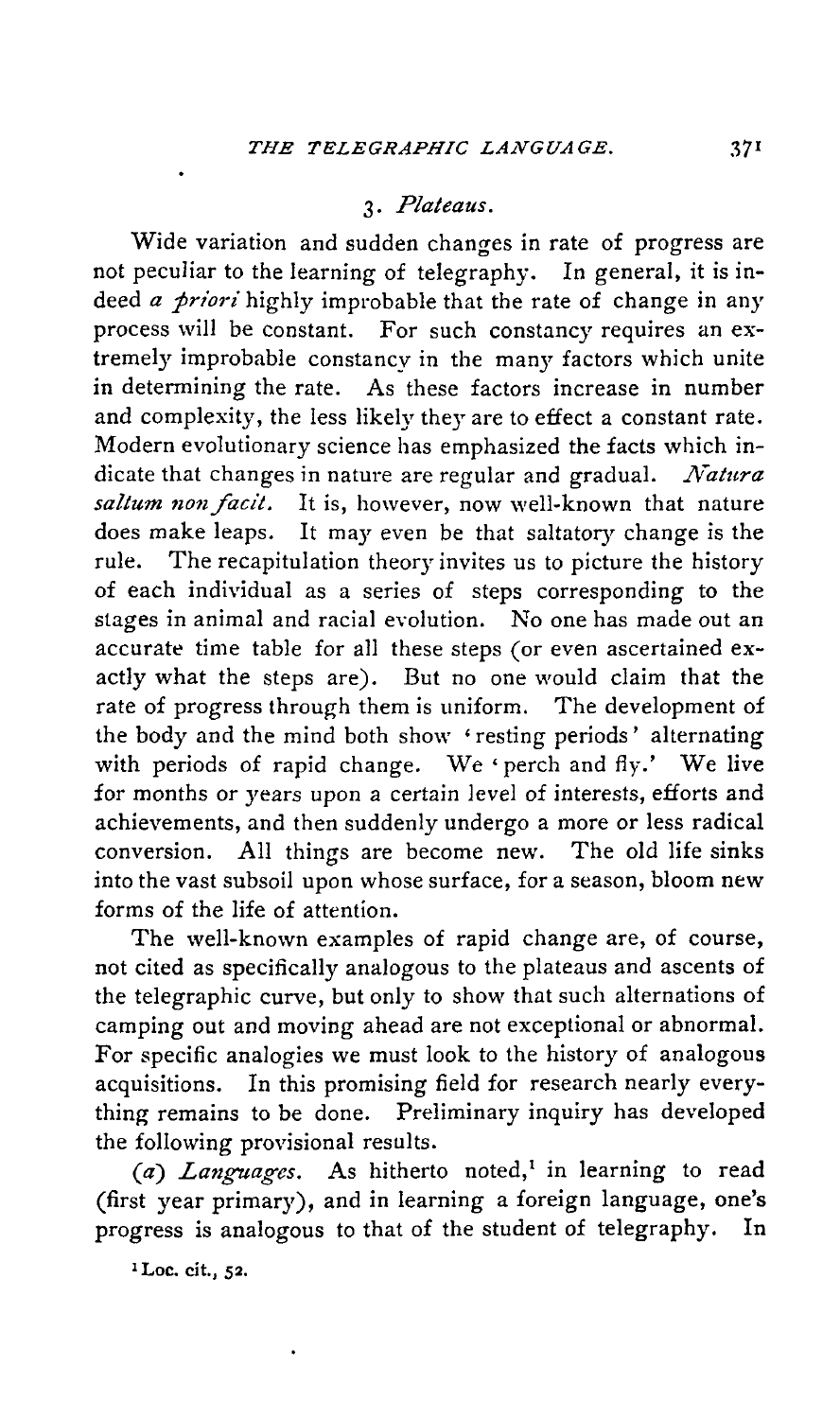the latter case, especially, there is the same rapid improvement at first, the same dispiriting level just below the ability to understand ordinary conversation, the same rapid ascent into usable knowledge of the language, and the same year long struggle, seldom completed, before one has freedom in the language.

(b) English Composition. In the Indiana University, we have each year several hundred students in conditioned English Composition. All entering students are tested as to their ability to write printable English. Those who cannot do so, are required to take the conditioned English until they can meet the test. A student may pass out of this work at any time. The heaviness of the work, the discredit of having to take it, and the special fee required, make the motives for getting through very strong. The instructors in this work tell us that the progress of most students is pictured in a general way by the receiving curve. A few students pass out of the work very soon. This generally indicates that they failed to do themselves justice in the first test. In most cases, there is rapid progress nearly up to the passing level, and then a long plateau above which the student seems incapable of rising. In some cases, where students were expected by the instructor to pass in a few weeks, they have kept drudging away for the rest of the year with slight improvement. Doubtless, in these cases, the interference of established language habits is an important factor in retarding progress.

(c) *Chemistry.* Several teachers of chemistry have reported that the progress of students during the first year's work in that subject is similar to that of the telegraphic student. There is the same period of rapid improvement in the first months, followed by a long period of slow progress. In the Indiana University chemical laboratory the latter period has long been recognized and named 'the period of depression.' At one time it was supposed by the instructors that this period of depression might be due to an inferiority in the latter part of the laboratory manual, but further experience has shown that this is not the case. An explanation of the chemist's plateau analogous to that given for the telegrapher's plateau would be : that on the plateau the learner is constantly hampered because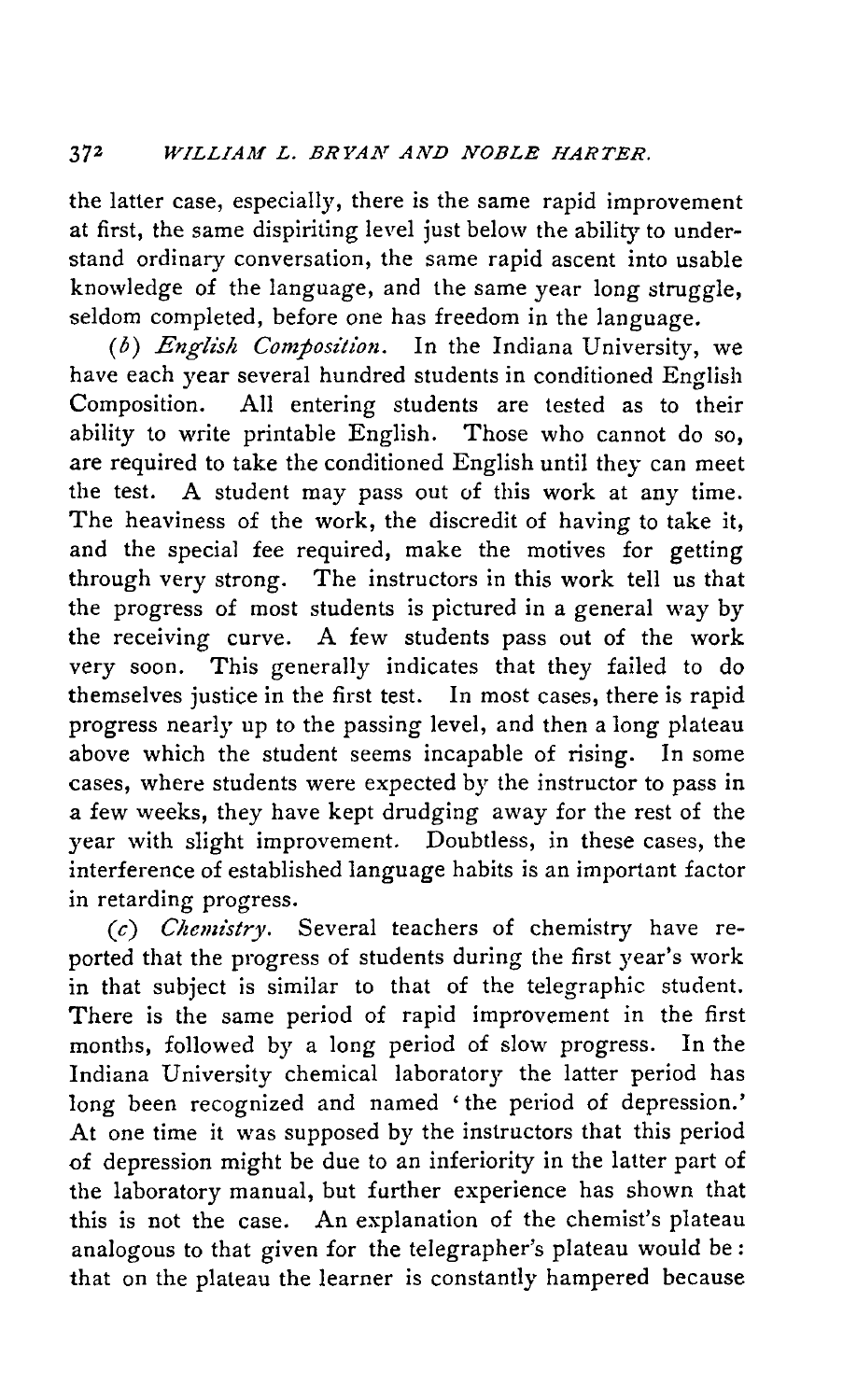he cannot, on demand, remember any one of a large number of elementary facts which he has once learned; that the large number of elementary facts which he needs to know, makes his progress toward sufficient mastery of them very slow; that a rapid progress comes at last when he can turn his attention from mastering the elements to a freer use of these facts in attacking more complex chemical problems. The chemists whom we have consulted incline to regard this explanation as correct.

*(d) Miscellaneous.* A large number of individuals have reported analogous experiences in learning mathematics, music, whist, chess, checkers, et cetera. In all these fields we find one or more long discouraging levels, where practice seems to bring no improvement, ending, at last, in the case of those wha persevere, in a sudden ascent. It is probable that in each case one must acquire habits of lower and higher order, and that the explanation for the telegraphic plateaus is the explanation for the plateaus in these fields. Of course, the curves in these widely differing fields must have different specific characters. Each must be investigated for itself. In a time when some fear a dearth of significant problems for psychological research the prospect of such a field is inspiriting.

In general, we have here a point of view from which we may discern a difference between the master and the man of ' all-round ' development, who is master of nothing. Both have, from the informal experiences of life, some knowledges and skills which fit them to undertake the mastery of a given field. Both have developed these potential instruments of mastery, have ' gone over' the principal items of knowledge and ' gone through' with the principal forms of skill required. The master has not stopped here. He has initiated himself body and soul in the elements, so that after a time such things are to him like letters and words to an educated man. They shoot together easily into new combinations. They are units of meditation, of invention. Meanwhile, to the man who has only ' a good general knowledge of the field,' the feats of the master are impossible and almost incredible. The master's units of thought are each to him a problem. He must give time and. pains to each one separately. He cannot think with them. He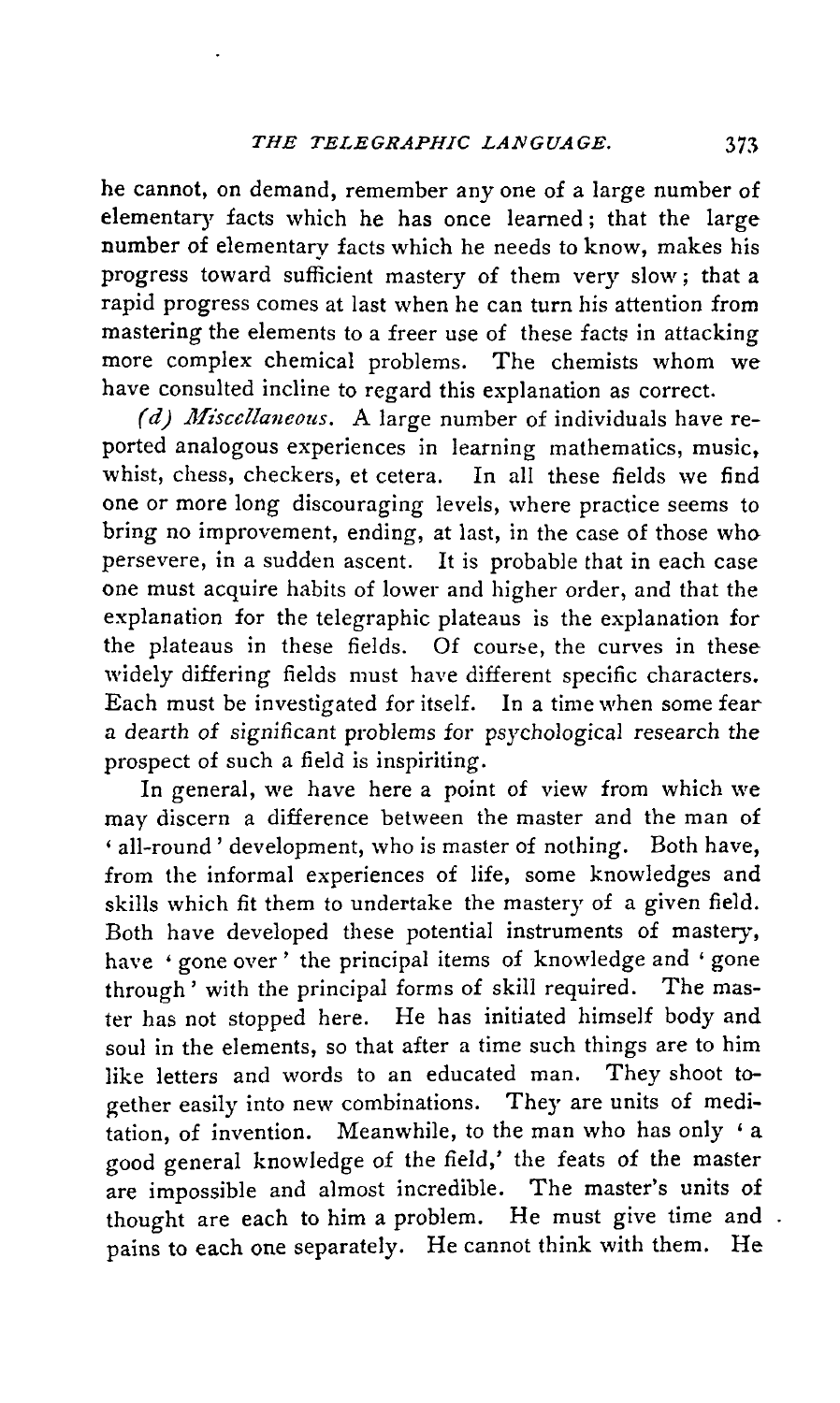is necessarily a follower, or, if he essays the freedom without the power of the master, he is worse than a follower—a crank.

# 4. *Effective Speed and Accuracy.*

There is scarcely any difference between one man and another of greater practical importance than that of effective speed. In war, business, scientific work, manual labor and what not, we have at the one extreme the man who defeats all ordinary calculations by the vast quantity of work he gets done, and at the other extreme the man who no less defeats ordinary calculation by the little all his busyness achieves. The former is always arriving with an unexpected victory; the latter, with an unanswerable excuse for failure.

It has seemed to many psychologists strongly probable that the swift man should be distinguishable from the slow by reaction time tests. For *(a),* granting that the performances demanded in practical affairs are far more complicated than those required in the laboratory tests, it seems likely that one who is tuned for a rapid rate in the latter will be tuned for a rapid rate in the former, when he has mastered them. Moreover *(b),* a rapid rate in elementary processes is favorable to their fusion into higher unitary processes, each including several of the lower. Finally *(c),* a rapid rate in elementary processes is favorable to prompt voluntary combinations in presence of new emergencies.

In face of these *a priori* probabilities, eleven years' experience in this laboratory (the first three being spent mainly on reaction times) has brought the conviction that no reaction time test will surely show whether a given individual has or has not effective speed in his work. Very slow rates, especially in complicated reactions, are strongly indicative of a mind slow and ineffective at all things. But experience proves that rapid rates by no means show that the subject has effective speed in the ordinary, let alone extraordinary, tasks of life. How is this to be explained?

The following answer is proposed : The rate at which one makes practical headway depends partly upon the rate of the mental and nervous processes involved; but far more upon how